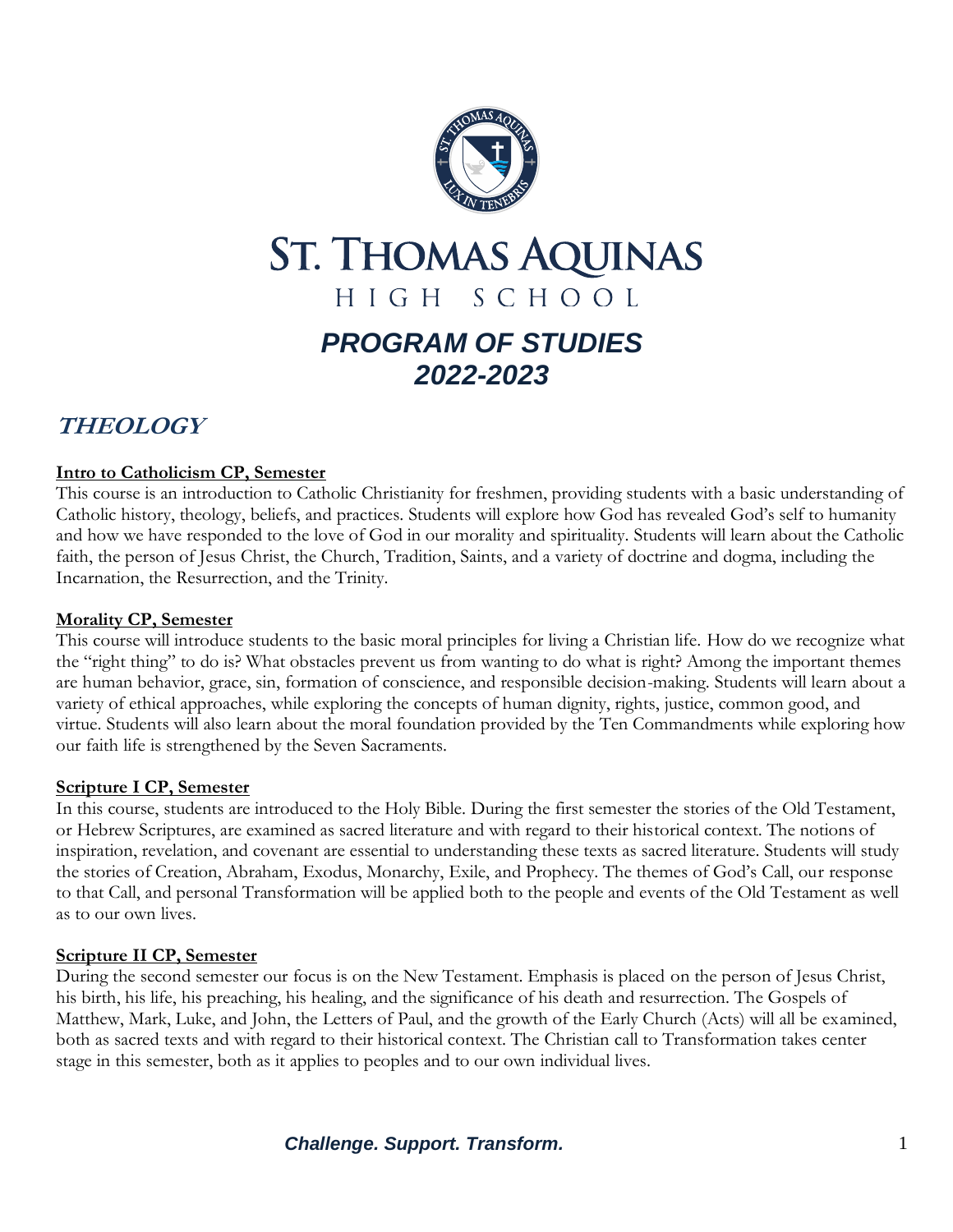#### **Social Justice CP, Semester**

This course develops an awareness of Catholic social teaching and tradition, including Scripture, Papal Encyclicals and the Pastoral Letters of the U.S. Catholic Bishops. It also addresses a variety of controversial issues which challenge our society. These include poverty, world hunger, prejudice, racism, war and peacemaking, abortion, and capital punishment. The course provides a better understanding of both the facts regarding these issues and the relevant Christian principles and values. It examines the role of debate and controversy in a democratic society and the importance of analyzing and understanding the reasons for each position. Students are challenged to have well informed consciences and commitments on moral issues. The course focuses on questions such as "What difference can an individual make?" and "What is the appropriate role of government in dealing with social issues?"

#### **Christianity and Ethics CP, Semester**

This course examines the foundations of Christian moral thinking. Most of us simply take for granted that there is something called "right and wrong," but do we really know where it comes from and what it is? Some say morality is merely a matter of what "I" or "we" say it is. Or is morality something "real" and concrete? Is morality something we can discuss intelligently and with objectivity? Could we even defend it if we had to? Using readings in moral philosophy taken from thinkers like Plato, Aristotle, Bentham, and Kant, and guided by the Gospel teachings of Jesus Christ, we will explore the objective nature of morality.

#### **World Religions CP, Semester**

This course introduces students to some of the world's major religious traditions. This course will include the study of the Western monotheistic religion of Islam and the Eastern religious tradition of Hinduism and Buddhism. In each case students will examine the historical development of their traditions, basic beliefs, and religious practices, including forms of worship and prayer, sacred stories, and scriptures. Student research and presentations will cover a variety of other religious traditions such as Confucianism, Jainism, Shinto, Sikhism, Taoism, and Zoroastrianism.

#### **Christian Life CP, Semester**

This seminar style course can be seen as a capstone to your St. Thomas' experience. Topics will include faith and spirituality, the role of personality, the need for community as social beings, the desire to know and understand our vocation, and the joy of using our strengths and talents to serve others. Through student led discussions we will reflect on who we are and the influence of faith in our daily lives. We consider visual arts, music and film as expressions of human meaning and value. This course requires verbal participation and engagement.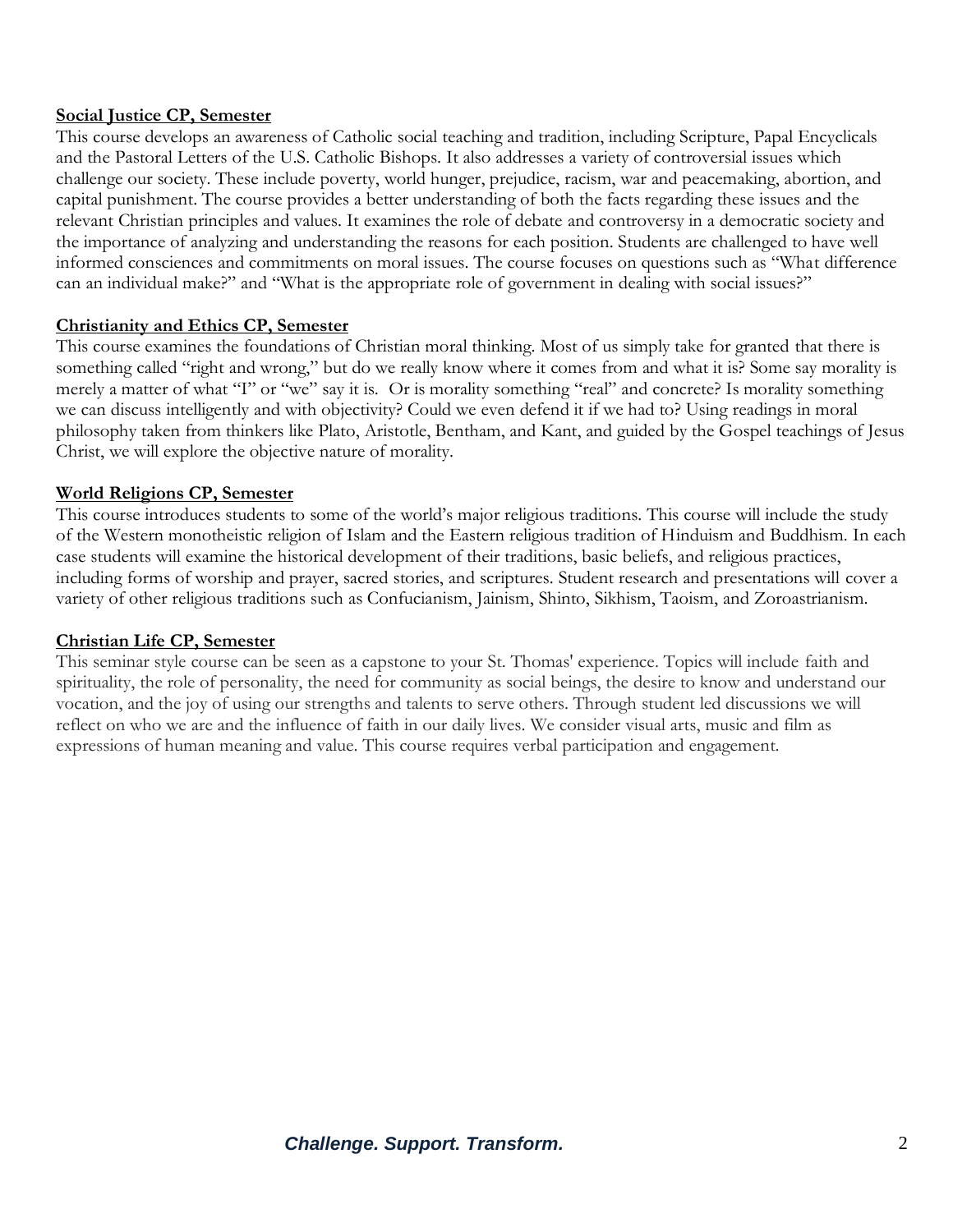# **ENGLISH**

The goal of the English and Fine Arts Department is to properly place students in the course best suited to meet their needs, ensuring academic growth and success, while challenging all students appropriately. Recommendation that a student take Honors or AP English is based on class performance during the prior year as well as on an assessment tool administered in the spring semester; the recommendation is made by the student's current English teacher.

A student taking the Honors level English class should be able to read at a steady pace, with a strong level of comprehension; have the motivation and self-discipline to complete reading independently and on time; be able to understand complex reading beyond the literal level; be able to understand key ideas and to articulate them in writing and speaking; be able to write with minimal errors in sentence structure, spelling and usage and with an appropriate level of sophistication; and be interested and engaged in class discussion. AP students should have exceptional ability in each of these areas. Ideally, Honors and AP students are independent thinkers, self-motivated learners and genuinely curious individuals.

#### **English 9 CP, Full Year**

Students in English 9 CP begin the year with a focus on writing skills, laying the foundation for writing strong paragraphs and essays. The basics of writing mechanics and usage are woven into the course throughout the year, as is vocabulary study of Greek word roots. Students work on reading stamina and comprehension, as well as critical thinking and discussion skills, through study of several classic works and an ongoing program of choice reading. The foundations of further study of literature are set in this course, which includes the four major genres and basic literary terms. Students read four to six major works throughout the year, along with material from the textbook and classical mythology.

**Note:** *Placement is determined by placement exam and English faculty review.*

# **English 9 Honors, Full Year**

Students in English 9 Honors begin the year with a focus on writing skills, laying the foundation for writing strong paragraphs and essays. The basics of writing mechanics, grammar, and usage are woven into the course throughout the year, as is vocabulary study of Greek word roots. Students in the Honors level are expected to have strong comprehension skills, so the pacing and depth of this course are more advanced. As students work through a number of classic works, they practice critical thinking, making inferences, generating discussion and presenting ideas in both speaking and writing. The foundations of further study of literature are set in this course, which includes the four major genres of literature and basic literary terms. Students read five to eight major works throughout the year, along with material from the textbook and classical mythology.

**Note:** *Placement is determined by placement exam and English faculty review.*

#### **English 10 CP, Full Year**

Students in the sophomore year continue to hone their reading and writing skills through a study of works from British Literature. As they study works from medieval times to the modern era, students encounter a wide variety of poetry, fiction and drama. Writing skills and analytical thinking skills are developed further through a number of assignments related to the literature studied, with particular emphasis on the development and defense of a thesis in essay form. Vocabulary study focuses on the Latin roots found in English. Four to six major works will be required as outside readings in addition to readings in the textbook.

#### **English 10 Honors, Full Year**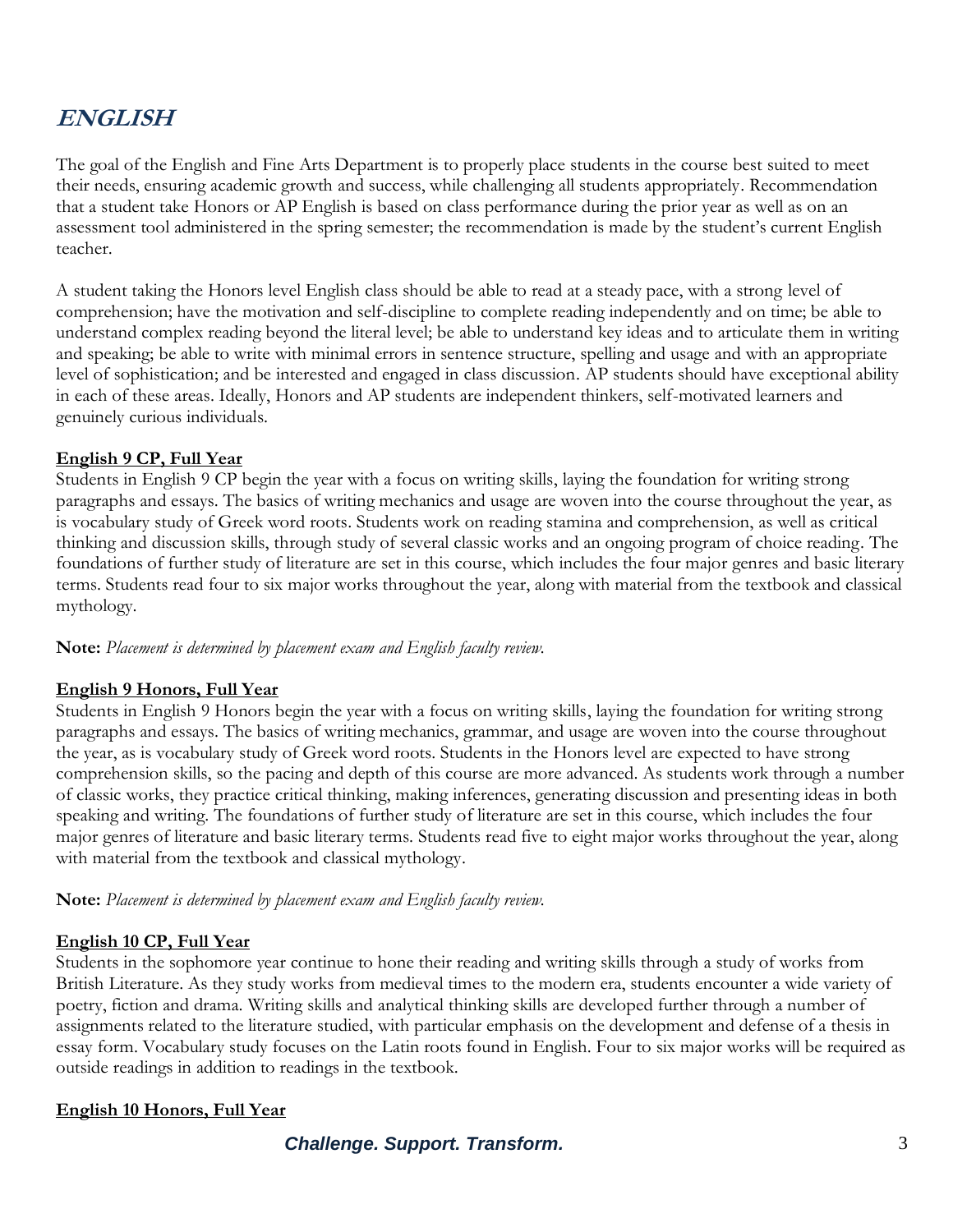Sophomores at the Honors level continue to sharpen their reading, writing and critical thinking skills as they encounter a chronological study of British Literature, with a focus on the literary periods from medieval times through the modern era. Students read and study a wide variety of poetry, drama, and fiction, learning to recognize the elements of each literary period, and the ideas and cultures which informed them. At the Honors level, students will also begin to explore ideas about literature through critical reading and analysis. Writing skills and analytical thinking skills are developed further through a number of assignments related to the literature studied, with particular emphasis placed on the development and defense of a thesis in essay form. Vocabulary study will focus on the Latin roots found in English. Six to eight novels and plays will be required in addition to readings in the textbook.

**Note:** *Placement in an honors-level course is determined by the teacher of the previous year's English course.*

### **English 11 - American Literature CP, Full Year**

Juniors pursue a study of American Literature from its foundations in the seventeenth century through the twentyfirst century. American Literature is correlated to U.S. History as much as possible, so that students can discover the many connections between them, and recognize the larger ideas that have shaped our culture, and continue to impact our place in the world. The mechanics of a significant research paper are taught at this level and essays which require critical thinking and analysis related to the readings are required throughout the year. *All juniors are required to write a major research paper in the fall semester, and to present a speech on a topic related to American history and culture in the spring*. *Four to six major works will be required as outside readings in addition to readings in the textbook.*

# **English 11 - American Literature Honors, Full Year**

At the Honors level, juniors pursue a study of American Literature from its roots in Puritan New England through the twenty first century. Emphasis is placed on relating the literature studied to the US History course students are taking at the same time, and students are encouraged to seek connections between the two courses. Literary works are studied in their original context, in order to trace the development of ideas, art and culture that have shaped America's place in the world. The development of literary styles from romanticism to modernism is examined in relation to the American experience. The mechanics of a significant research paper are taught at this level. *All juniors are required to write a major research paper in the fall semester, and to present a speech on a topic related to American history and culture in the spring. Six to eight major works will be required in addition to readings in the textbook.*

**Note:** *Placement in an honors-level course is determined by the teacher of the previous year's English course.*

# **AP English Language and Composition, Full Year**

This AP English Language course is designed to help exceptional language arts students become skilled readers of prose written in a variety of periods, disciplines and rhetorical contexts, and to become skilled writers who can compose for a variety of purposes. The skills will be developed through extensive study of primarily American literature of various genres. As stated on College Board website, this course "requires students to develop evidencebased analytic and argumentative essays that proceed through several stages or drafts. Students evaluate, synthesize, and cite research to support their arguments. Additionally, students read and analyze the rhetorical elements and their effects in non-fiction texts, including graphic images as forms of text, from many disciplines and historical periods." All students are required to take the AP exam in May. *This course fulfills the requirement for English 11. All juniors are required to write a major research paper in the fall semester, and to present a speech on a topic related to American history and culture in the spring. Six to eight major works will be required as outside readings in addition to readings in the textbook.* 

**Note:** *Students are required to purchase a number of additional books for this class.*

**Prerequisite:** *Placement in an AP-level course is determined by the teacher of the previous year's English course.*

# *Challenge. Support. Transform.* 4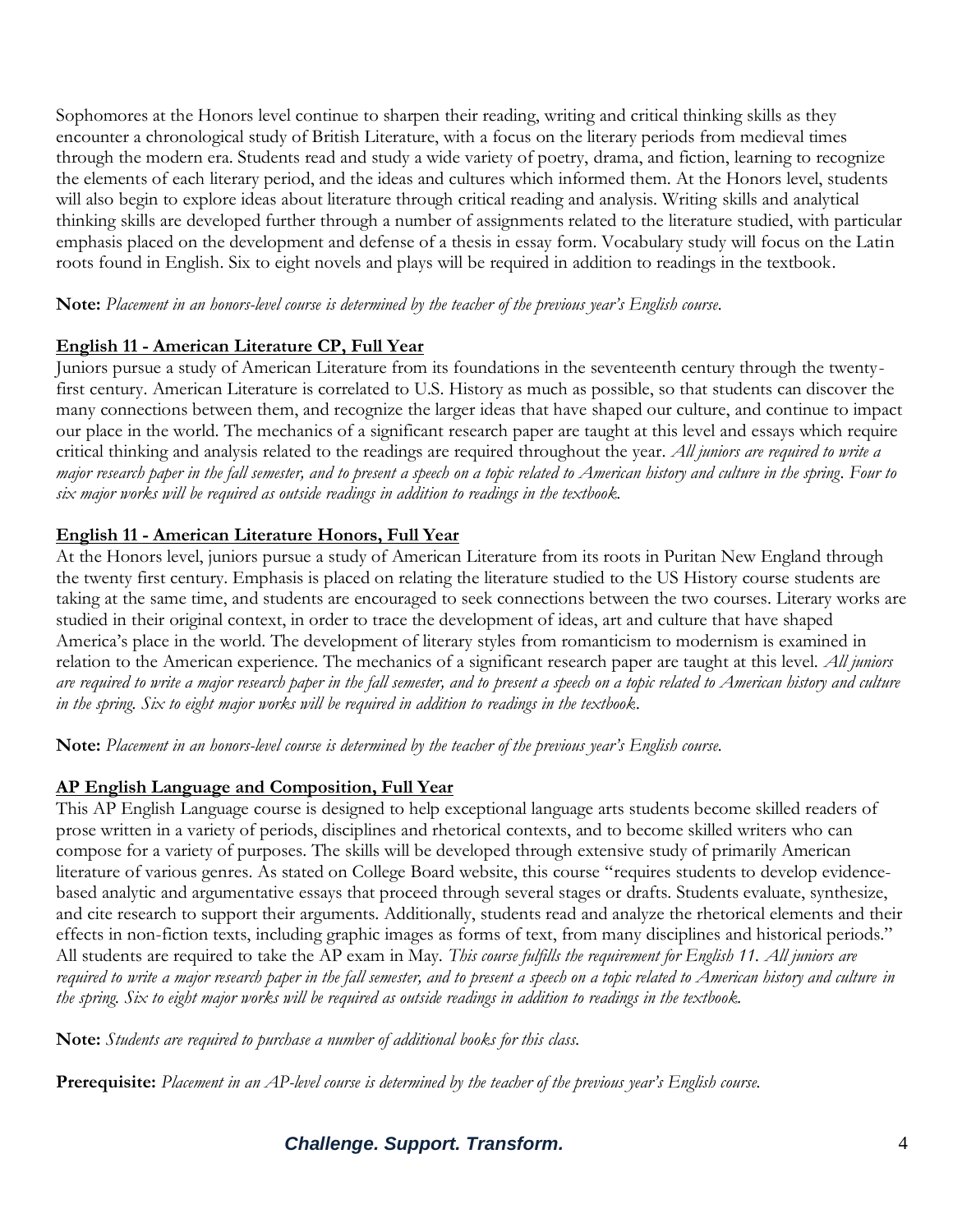**Note: Seniors are required to either take the full-year AP English Literature and Composition course, or to take Senior English: The Search for Self in the fall semester and one of several English electives in the spring semester. In the first semester, all Senior English courses and AP English 12 will include a personal narrative writing component to help with college application essays. In the second semester, all Senior Elective courses culminate in the Senior Presentation.**

#### **English 12: The Search for Self CP, Semester 1**

Who will I become and how will I get there? Am I in control of my own destiny? How do I know what's real? What's true? What's right? Every human being wonders about these questions, especially at times of transition. The Senior English course focuses on the themes of identity, self-discovery and self-definition. Through study of a variety of literary works, students explore the individual in relation to the self, to the community and to God. Literary works taken from the scope of world literature include *Oedipus Rex*, *Hamlet*, and an assortment of more modern works. Writings include the personal narrative as well as literary analysis. Students are expected to be knowledgeable about and responsible for accurate research documentation. *Four to six major works will be required in addition to shorter assigned readings.*

**Note:** *Each student must achieve a passing grade for the semester in order to receive credit. Graduation requires that the student pass both semesters of Senior English. All seniors, except those enrolled in Advanced Placement English, must take Senior English at either the H or CP level.*

#### **English 12: The Search for Self Honors, Semester 1**

Who will I become and how will I get there? Am I in control of my own destiny? How do I know what's real? What's true? What's right? Every human being wonders about these questions, especially at times of transition. The Senior English Honors course focuses on the themes of identity, self-discovery and self-definition. Through a variety of literary works, students explore the individual in relation to the self, to the community and to God. Literary works are taken from the scope of world literature, including an assortment of modern works. Students will be expected to draw on their knowledge of literary periods and cultures and to explore critical thinking about the literary works studied. In writing, the emphasis will be on the personal narrative, and literary analysis. Students are expected to be knowledgeable about and responsible for accurate research documentation. Reading and discussing four to six major works (novels, plays, and short story collections) are required. Additional, smaller works (poems, essays) will also be used.

**Note:** *Each student must achieve a passing grade for the semester in order to receive credit. Graduation requires that the student pass both semesters of Senior English. All seniors, except those enrolled in Advanced Placement English, must take Senior English at either the H or CP level. Placement in an honors-level course is determined by the teacher of the previous year's English course.* 

#### **AP English Literature and Composition, Full Year**

The AP English class for highly motivated seniors focuses on literary analysis through a careful study of each of the major genres of literature: fiction, poetry, and drama. Students read a large number of challenging works, engage in literary analysis and write extensively. The course is intended to provide students with a college level literature course, and to prepare them for the A.P. examination in May. Students often complete work independently, and lead team discussions; willingness to participate and actively engage with the text is essential for students in this class. This course will fulfill the requirement for a full credit of English in the senior year. Students are required to take the AP Exam in May.

**Note:** *Students must purchase a college level anthology and a number of supplemental novels.* 

*Challenge. Support. Transform.* 5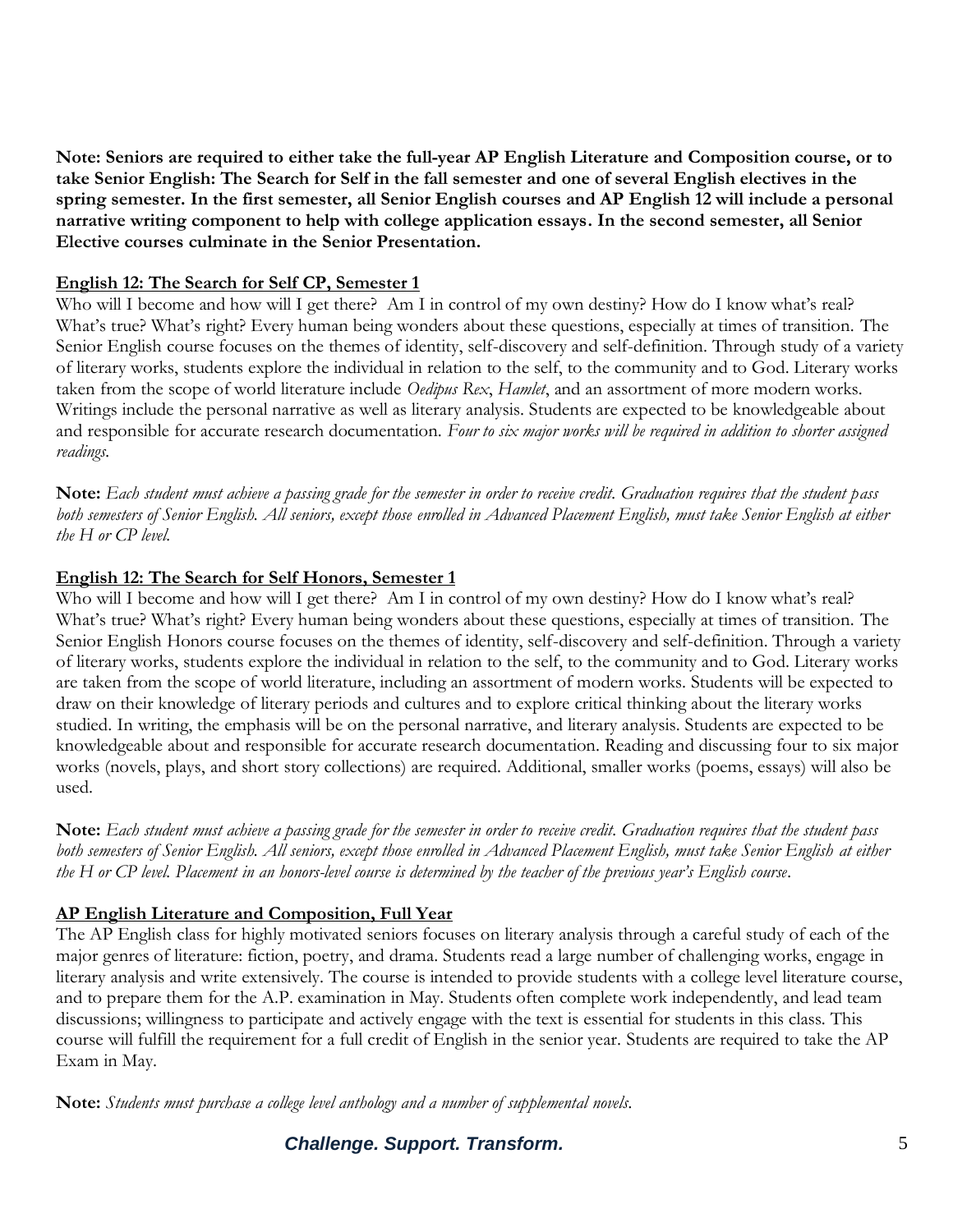**Prerequisite:** *English 11 Honors or AP Language and Composition. Placement in an AP-level course is determined by the teacher of the previous year's English course.*

#### **Holocaust Literature: Resistance and Survival CP, Semester 2**

With each story shared by survivors of the Holocaust, we carry their legacy forward. This course is an opportunity for seniors to revisit this topic as upperclassmen, specifically to focus on resistance movements and acts of rebellion in World War II that saved Jewish lives. Through memoir and historical fiction, we will explore the resilience of humanity, bear witness to their struggle for survival, and say "never again" to genocide. In this course, we will explore the works of authors such as Anthony Doerr and Jim Shepard as well as memoirs from survivors.

**Note:** *This course fulfills the English requirement for the second semester of senior year. This course culminates in the Senior Presentation.*

#### **Books That Matter! CP, Semester 2**

And the literary award goes to . . . . The National Book Awards (American literature), Nobel Prize, Newbery Medal (children's book), Printz Award (young adult), Edgar Award (mystery), Hugo Award & Nebula Award (science fiction and fantasy), Bram Stoker Award (horror), Women's Prize for Fiction, Pulitzer Prize (American fiction), Booker Prize (British or Irish fiction). These are just a handful of awards given to the best novels each year in a range of categories. In this course, we will explore a selection of award winning books from the past decade. What makes these works award winning? What characteristics from each category are praised? What larger issues and themes are explored, and what does this show about the current times? Class discussion is a critical part of this course, as students will help lead activities in whole group discussions and in book clubs. Students will further their writing and research skills in this course, culminating in a Senior Presentation.

**Note:** *This course fulfills the English requirement for the second semester of senior year. This course culminates in the Senior Presentation.*

#### **Diverse Voices CP, Semester 2**

This course will focus on the literature of American authors of color: Black, Latinx, Indigenous, Asian, and other voices of the 20th and 21st centuries. In particular it will look at the ways in which the American experience may vary, with a view towards understanding the diversity and beauty of our nation and its people. Possible authors include Toni Morrison, Amy Tan, Jhumpa Lahiri, Rudolfo Anaya, America Ferrera, Edwidge Danticat, Zora Neale Hurston, and Colson Whitehead.

**Note:** *This course fulfills the English requirement for the second semester of senior year. This course culminates in the Senior Presentation.*

#### **Mass Media and Popular Culture CP, Semester 2**

This course focuses on developing tools of critical analysis and active reading with which to view various media. Using critical questions, media deconstruction, and power of stories, students explore the impact of media and popular culture on human behavior, communication, and ethics. A large portion of the course is devoted to researching how values are presented in media, which will culminate with a value project. Additional assessments include written media deconstructions, discussion, collaborative and individual projects, and presentations.

**Note:** *This course fulfills the English requirement for the second semester of senior year. This course culminates in the Senior Presentation.*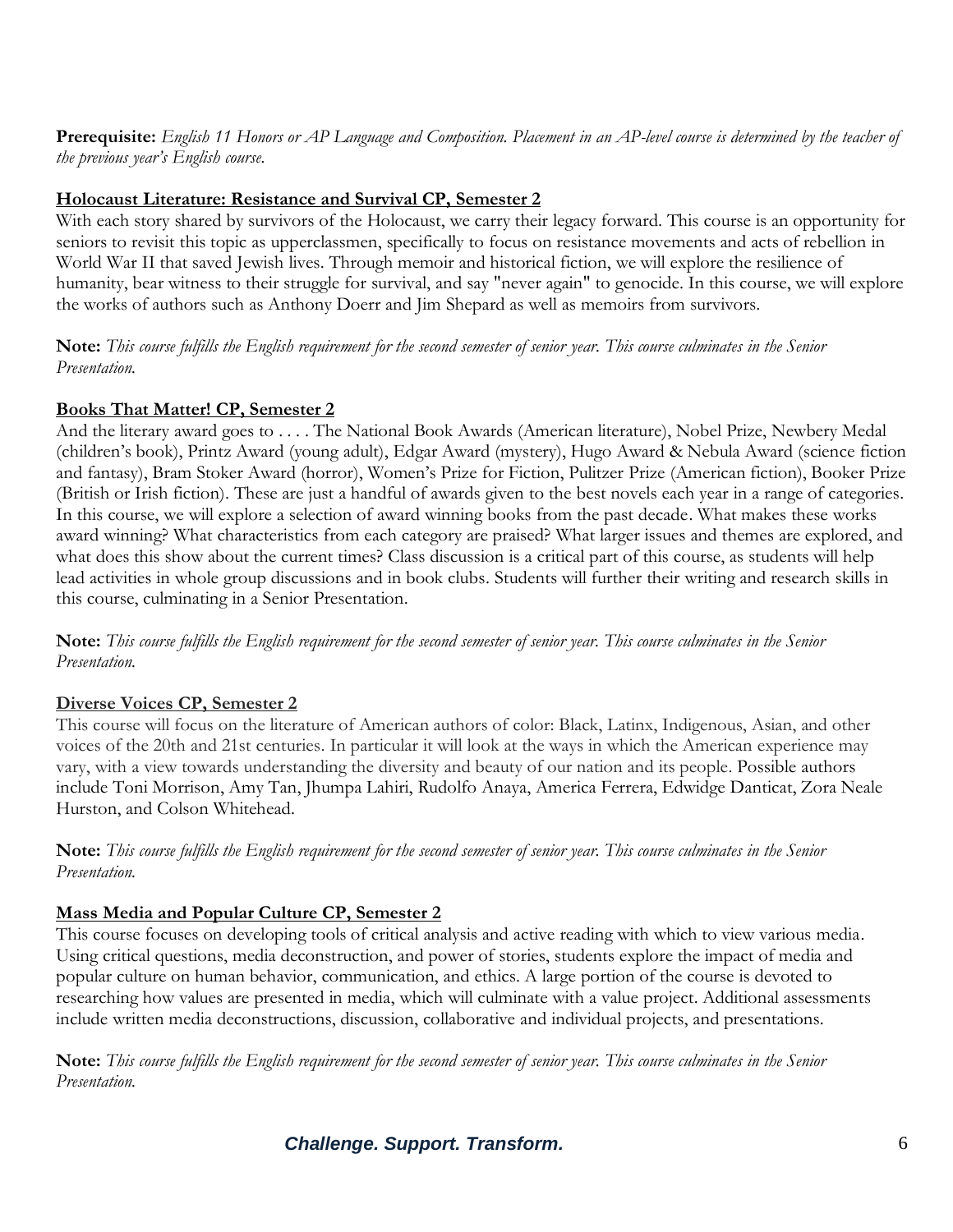#### **Mystery and Suspense: The Fascination of Horror CP, Semester 2**

Once an author places the focus of a story on plot, unfolding a mysterious tale, the elements of characterization and theme become minimal, but the effect on the reader becomes more intense. Since Edgar Allan Poe's tales of horror, writers have delved into the depths of the human mind and its capacity for terror, through stories of monsters, demons, ghosts and – perhaps scariest of all – the ways in which we scare ourselves. In this class, students examine the mystery and horror genres through the works of Poe, Henry James, H.P. Lovecraft, Agatha Christie, Stephen King and others.

**Note:** *This course fulfills the English requirement for the second semester of senior year. This course culminates in the Senior Presentation.*

#### **Science Fiction: The Literature of Ideas CP, Semester 2**

Famed Science Fiction writer Isaac Asimov once defined Science Fiction as "that branch of literature which is concerned with the impact of scientific advance upon human beings," but it has also been defined as "the literature of ideas." This second definition more accurately describes a constantly-developing and diverse literary genre that stretches the limits of imagination. Good science fiction, no matter the level of "science" it involves, challenges us to think beyond the traditional, the conventional and the ordinary. These authors drop us into imaginary worlds that often become eerily similar to our own earthly realities once we get past the differences on the surface of the settings. The challenging, provocative ideas found within these works make them so compelling. In this course we will explore works by thought-provoking authors, such as Kurt Vonnegut, Ursula Le Guin, and Philip K. Dick.

**Note:** *This course fulfills the English requirement for the second semester of senior year. This course culminates in the Senior Presentation.*

#### **Finding Your Voice: A Writing Workshop CP, Semester**

This writing intensive class provides an opportunity for students to write in a variety of forms and styles, including personal narrative, fiction, drama and poetry. By examining short works written in each of these forms and experimenting with their own creations, students work on the craft of writing. Students study mentor texts in various genres and experiment with finding their own style and, most importantly, their own voice.

**Note:** *This course is open to juniors and seniors. It does NOT fulfill the English requirement for senior year.*

#### **Speaking Up! - Public Speaking for the 21st Century CP, Semester**

Speaking before an audience is both a much feared and much needed skill. Whatever your plans, your future in college and your career will probably require you to make presentations, deliver speeches and lead through your spoken words. In this class, students study the basics of poise, presence, volume and diction, and perform works written by others as well as original speeches. Students will perform a variety of speech types, from telling a joke to extemporaneous speaking, as well as practicing interview skills and presenting prepared speeches.

**Note:** *This course is open to juniors and seniors. It does NOT fulfill the English requirement for senior year.*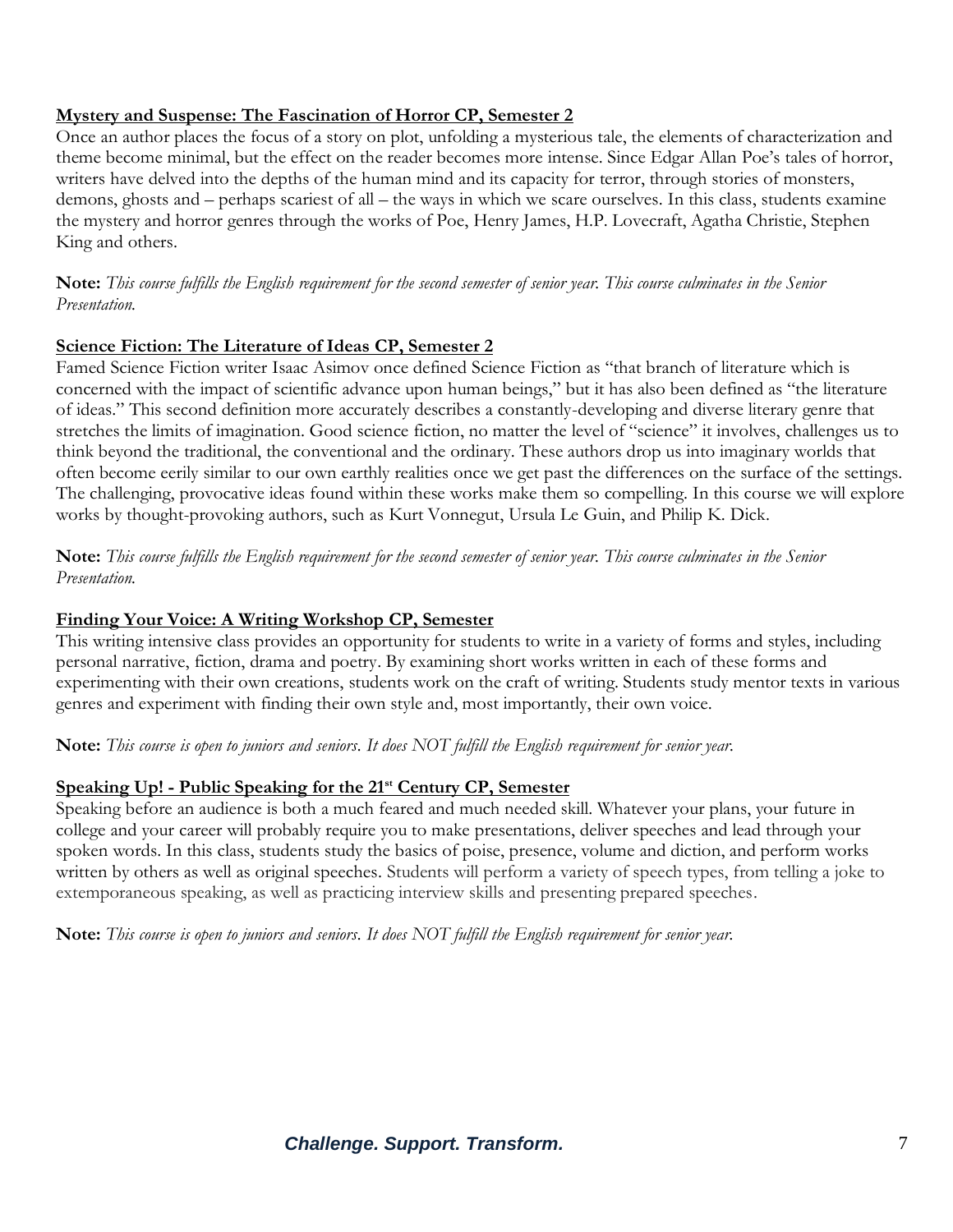# **MATHEMATICS**

### **Algebra I CP Enriched, Full Year**

This college preparatory course helps students build a strong foundation in the principles of mathematics. Methods and strategies for problem solving are emphasized in this course, along with connections and applications. This class covers similar topics to Algebra I CP ranging from order of operations to solving linear, quadratic, and radical functions. Graphing, modeling and interpreting data and functions are explored through a number of activities in conjunction with other STEM classes. Students use TI-84 graphing calculators throughout the course. This course moves at a slower pace and includes reinforcement of key concepts. Small class sizes allow for more individual instruction. This course is recommended for students who need a great deal of review of pre-Algebra.

#### **Algebra I CP, Full Year**

College Preparatory Algebra I is a course that helps students build a strong foundation in the principles of mathematics. Methods and strategies for problem solving are emphasized in this course, along with connections and applications. Topics covered in this class range from order of operations to solving linear, quadratic, and radical functions. Graphing, modeling and interpreting data and various functions are explored through a number of activities in conjunction with other STEM classes. Students utilize TI-84 graphing calculators throughout this course, supporting STEM integration through exploration, discovery and problem solving. Deeper exploration of these topics prepares students for future STEM courses.

#### **Algebra I Honors, Full Year**

This accelerated course is offered to students who are eager to learn, motivated, and looking for an academic challenge. Topics covered in this class range from order of operations to solving, graphing and modeling linear, exponential, quadratic, radical and rational functions. This course is designed to take many skills and concepts from previous math courses and expand upon them through contextually based problem solving. Throughout this course, students gain the skills and confidence necessary to be successful in future honors-level mathematics courses. Emphasis is placed on using TI-84 graphing calculators effectively and integrating Excel applications from STEM courses. These tools support integration in this STEM course through exploration, discovery and problem solving with real-world data. Deeper exploration of these topics will prepare students for future STEM courses.

**NOTE:** *Placement in Algebra I courses is determined by available standardized test scores and the STA Mathematics Placement Exam.*

#### **Geometry CP Enriched, Full Year**

Geometry CP Enriched is offered to students who need additional support in mathematics. While the base curriculum is similar to Geometry CP, there is flexibility in the pacing of the course to allow for additional reinforcement of all of the major topics. Concepts are taught through lecture, observations, patterns, and discovery activities. Visualization is stressed through drawings and technology to support the integration of our school-wide STEM initiatives. Class size is held down to improve the availability of the teacher for one-on-one assistance when necessary. Appropriate technology, including TI-84 graphing calculators, is used regularly in this course.

**Prerequisite:** *Algebra I*

#### **Geometry CP, Full Year**

College Preparatory Geometry is designed to challenge students to think analytically. A majority of the content lends itself to the notion that abstract geometric concepts provide unique opportunities for problem solving, justification, and analysis. The content of the course includes proofs, angle relationships, polygons, parallel line concepts, right triangle trigonometry, similarity, coordinate plane concepts, properties of quadrilaterals, circles, area and perimeter of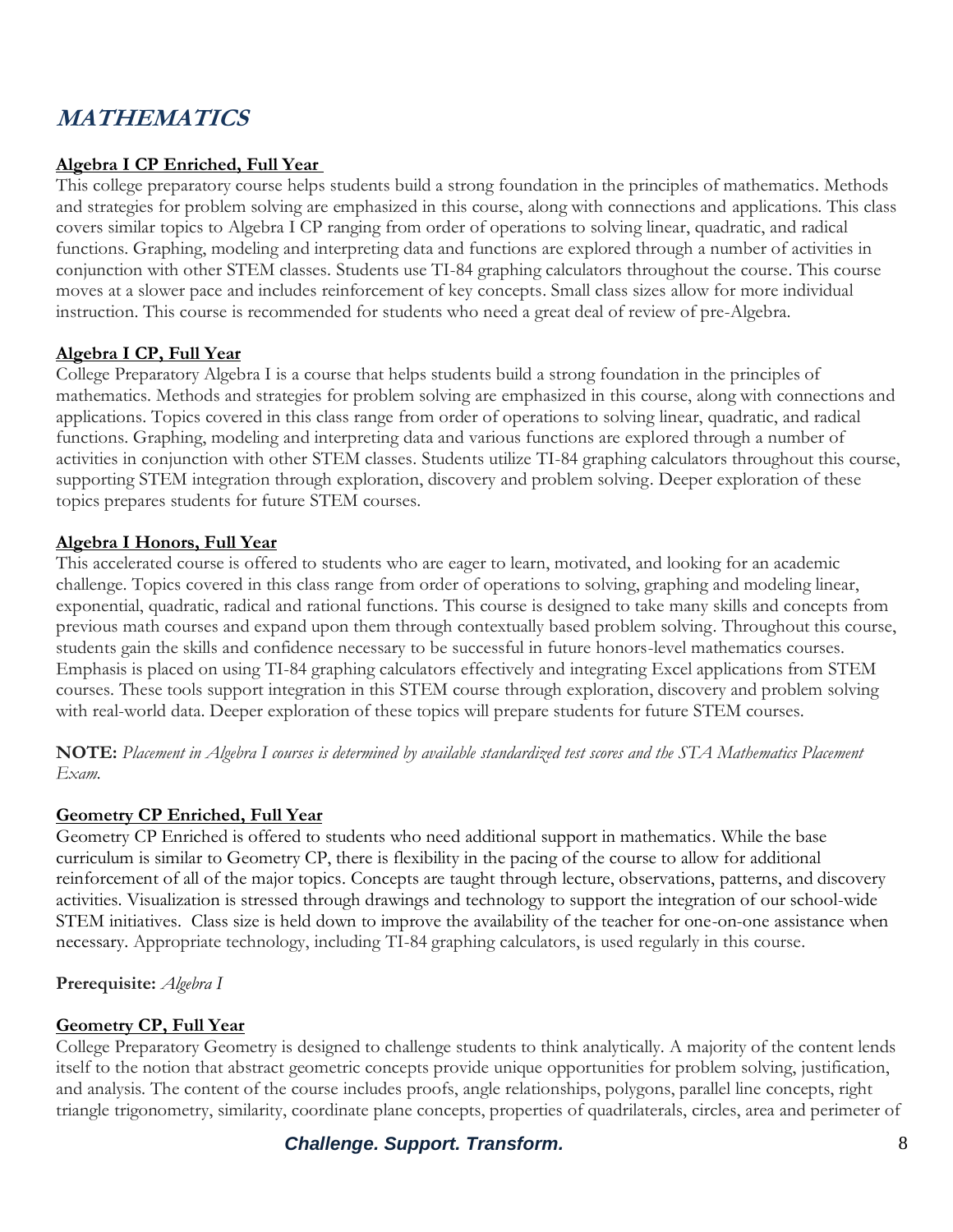plane figures, and the properties associated with solids. Through a dedicated academic approach, students can expect to sharpen their ability to defend an argument, to improve their problem solving processes through visualization and logic and to build upon the concrete foundations created in Algebra I. These skills are essential for STEM-related coursework. Appropriate technology, including TI-84 graphing calculators, is used regularly in this course.

**Prerequisite:** *Algebra I. Teacher recommendation if coming from an enriched Algebra I class*

# **Geometry Honors, Full Year**

Honors Geometry is an accelerated course that provides a thorough examination of plane, solid, and coordinate geometry. Mastery of Algebra I is essential, as these skills enhance many of the abstract concepts presented and provide numerous opportunities for justification, analysis, and applications. Topics covered include: logic and proof, parallel lines and polygons, perimeter and area analysis, volume and surface area analysis, similarity and congruence, right triangle trigonometry, circles, and other important aspects of an analytically-based geometry course. Emphasis is placed on mastering critical thinking skills as related to logical reasoning and the defense of an argument. Students are required to use the TI84 graphing calculators and other available tools in order to develop the skills necessary for success with advanced topics. These skills are essential for any STEM-related coursework. Appropriate technology, including TI-84 graphing calculators, is used regularly in this course.

**Note:** *Grade 9 placement in Geometry Honors is determined by available, standardized test scores and the STA Mathematics Placement Exam. Grade 10 placement in honors is determined by the teacher of the previous year's Math course.*

# **Algebra II CP Enriched, Full Year**

This college preparatory course covers the same topics as Algebra II CP but moves at a slower pace and includes more reinforcement of key concepts. Small class sizes allow for more individualized instruction. This course is intended for students who need review of material covered in previous mathematics courses. Topics include linear and quadratic functions and their applications, powers and roots, polynomial functions, and exponential and logarithmic functions, with heavy emphasis on numeric processes, algebraic methods, graph creation and interpretation, and the language and interpretation of the mathematics. Application problems are often investigated early in a topic and solutions are included throughout each unit, with TI-84 graphing calculator skills expanded throughout the course. Successful completion of the course prepares students for Statistics CP.

# **Prerequisite:** *Geometry*

# **Algebra II CP, Full Year**

This course is designed to review the important concepts learned in Algebra I and to further develop these skills through the exploration of advanced topics. Concepts include variations, linear relations, systems, quadratic functions, imaginary and complex numbers, functions and their graphs, powers and roots, polynomial functions, and exponential and logarithmic functions. A heavy emphasis is placed on the application of these concepts through realworld problem solving and the importance of these skills in other STEM related courses. TI-84 graphing calculator skills are expanded throughout the course.

**Prerequisite:** *Geometry. Teacher recommendation if coming from an enriched Geometry class*

# **Algebra II Honors, Full Year**

This accelerated course is for students who are motivated and eager to learn in a challenging mathematics environment. Topics include linear and quadratic functions, radical equations and expressions, and matrix algebra. In addition, students explore and apply polynomial, exponential, and logarithmic functions, concluding with conic sections, sequences, and series. Emphasis is placed on the application of graphs, equations, inequalities and systems

**Challenge. Support. Transform. Challenge. Support. Transform. 9**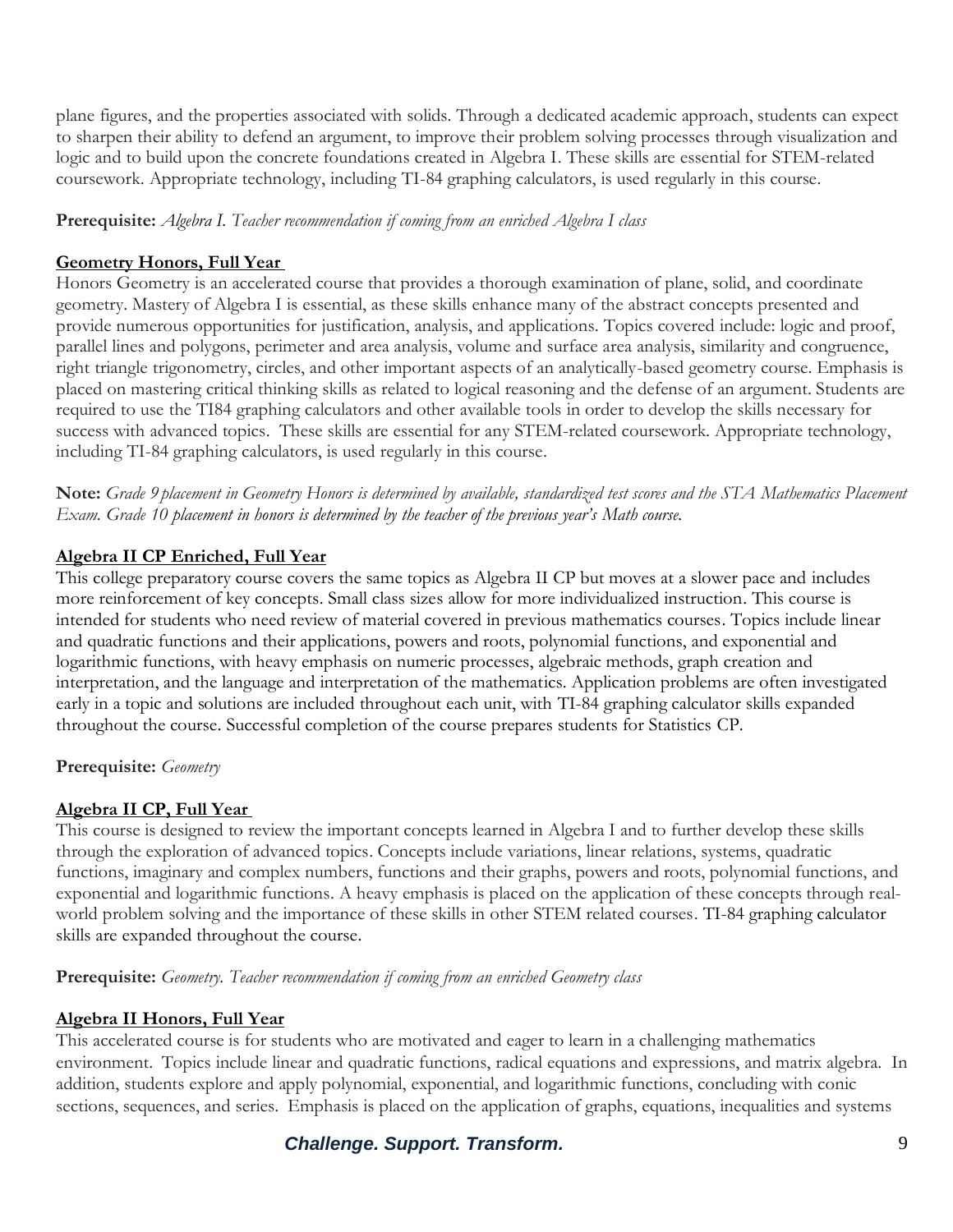to model and solve problems. Appropriate technology, including TI-84 graphing calculators and application software, is used regularly in this course to advance students' skills and problem-solving abilities in all STEM areas.

**Note:** *Placement in an honors-level course is determined by the teacher of the previous year's Math course.*

#### **Statistics CP, Full Year**

This full year course is an introductory mathematics elective to prepare students for college level probability and statistics. Students experience, practice, and gain mastery of frequency distributions, multiple forms of displaying data, measures of dispersion and variability, probability, binomial and normal distributions, sampling, correlation, and regression analysis. TI-84 calculators are used to display and analyze data.

**Prerequisite:** *Recommendation from the Algebra II teacher*

### **Precalulus CP, Full Year**

Completion of this course finishes a student's high school mathematics education and introduces early concepts of college level calculus and statistics by further integrating and applying algebra and geometry at a more advanced level, including analytic geometry and the study of functions: linear, quadratic, polynomial, rational polynomial, exponential, logarithmic, trigonometric, piecewise, composites of functions, inverses, and other special functions. One- and twovariable statistics skills and concepts up to standard deviation and normal distribution are included with binomial distribution, expansions and connected probability and combinatorics topics. Integrating the Laws of Sines and Cosines is explored and applied after basic trigonometry facts and formulas through sum and double angles are mastered. The conic sections (circles, ellipses, parabolas and hyperbolas) are included throughout the course, especially as STEM connections, to enhance and further connect students' understanding of all Precalculus topics. Usage of a TI-84 graphing calculator is tantamount to learning and problem solving throughout this course.

**Prerequisites:** *Algebra II. Teacher recommendation if coming from an enriched Algebra II class. Concurrent enrollment or completion of Physics CP is strongly recommended.*

#### **Precalulus Honors, Full Year**

This course stresses functions and integrates trigonometry and analytical geometry. The material covered includes the algebraic, graphical, and numerical analysis of functions, trigonometry, vectors, higher degree systems of equations, matrix algebra, polar and parametric functions, and sequences and series. The fundamentals of calculus are introduced. The course is designed for the highly motivated student with excellent math skills planning to take AP Calculus or a rigorous college calculus course. Honors Precalulus moves at a faster pace and covers the topics in greater detail than Precalulus CP. Usage of a TI-84 graphing calculator is tantamount to learning and problem solving throughout this course. This technology will often be utilized to illustrate STEM connections.

**Note:** *Placement in an honors-level course is determined by the teacher of the previous year's Math course.*

#### **Precalculus Honors, Summer**

Summer Precalculus is an eight-week hybrid course with a large online component. The course is designed for the highly motivated student with excellent math skills planning to take AP Calculus or a rigorous college calculus course. Material covered includes the analytic, graphical, and numerical analysis of functions, trigonometry, vectors, higher ordered degree systems of equations, matrix algebra, polar and parametric functions, and an introduction to Calculus. Usage of a TI-84 graphing calculator is tantamount to learning and problem solving throughout this course. A computer and strong internet access are also essential for this course. Students are required to purchase access to an online program called Pearson MyMathLab, where practice problems, the textbook, and other resources will be available.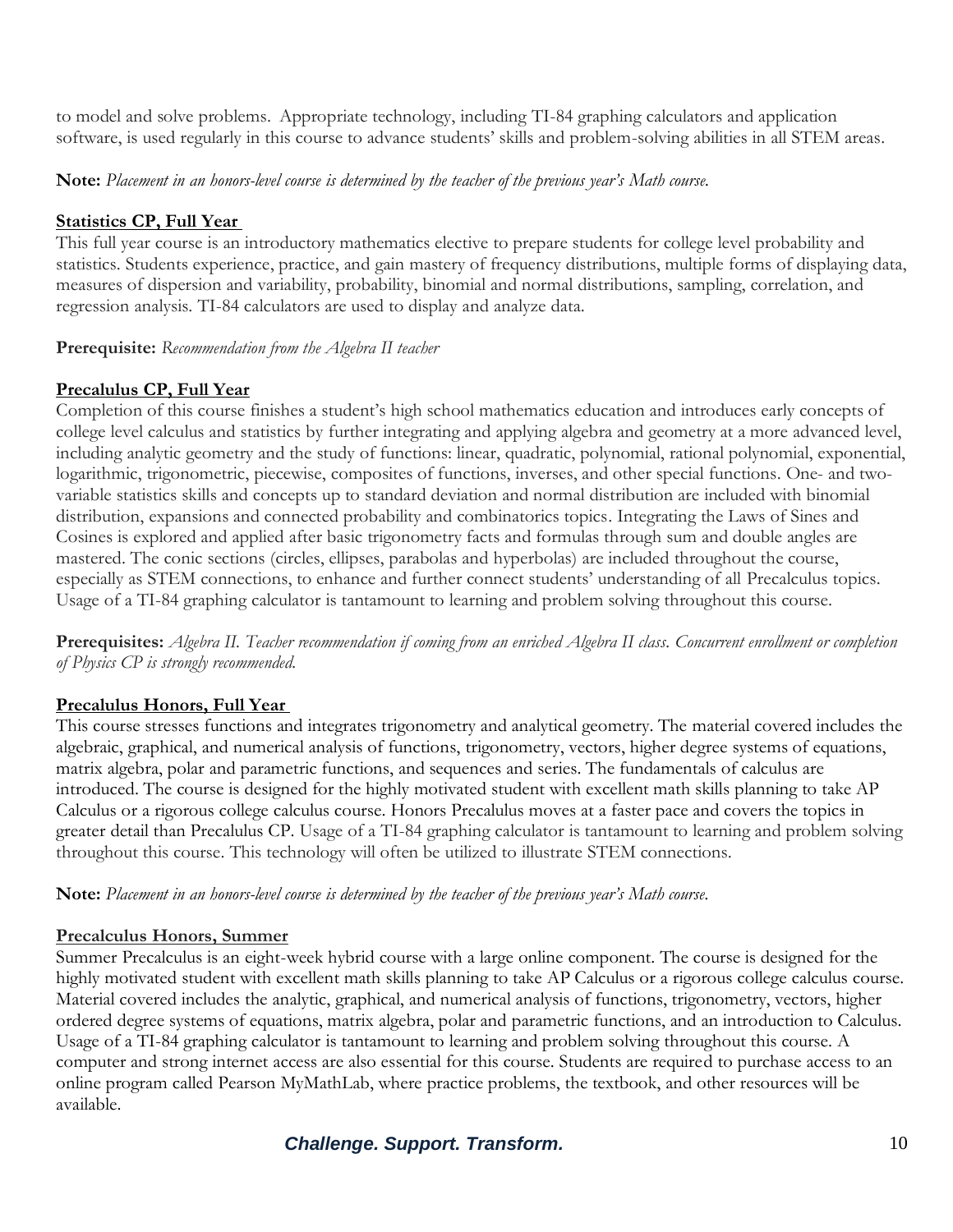**Note:** *Placement in this course is for students who have successfully completed Algebra II Honors, or who have a very strong recommendation and approval of the Algebra II CP instructor. If taken the summer between sophomore and junior year, students must also be enrolled in Calculus AB or Calculus Honors for the following school year. If taken between junior and senior year, students may choose to replace Calculus with AP Statistics the following year.*

#### **Calculus Honors, Full Year**

In this honors-level calculus course, students study limits, differentiation, and integration, as well as many valuable theorems and applications. Students explore these concepts analytically, graphically, and through the use of TI-84 graphing calculators solve problems and make connections to Physics and other STEM areas.

**Dual Enrollment Option**: For a fee (\$100), students who pass this course may be eligible for college credits through Southern New Hampshire University. These credits may be transferable to other institutions, allowing students to enroll in Calculus II during their freshman year.

**Note:** *Placement in an honors-level course is determined by the teacher of the previous year's Math course. Concurrent enrollment in Honors or AP Physics is strongly recommended.*

#### **AP Calculus AB, Full Year**

Equivalent to a college-level calculus course in single-variable calculus, this Advanced Placement Calculus AB course helps students work towards mastery of limits, derivatives, integrals, approximations and applications, with emphasis on numeric, analytic, graphic and language-based approaches to problem solving. Further topics in calculus, such as advanced techniques of integration from the BC curriculum, are explored after AP exams, especially to enhance and support STEM connections and applications. The use of a TI-84 graphing calculator in AP Calculus is an integral part of the course. This course is fast-paced and rigorous, intended for students with strong preparation and interest in mathematics. Students are required to take the AP exam in May.

**Note:** *Placement in an AP-level course is determined by the teacher of the previous year's Math course. Concurrent enrollment in Honors or AP Physics is strongly recommended.*

#### **AP Calculus BC/Multivariable, Full Year**

For students who have successfully completed AP Calculus AB, this course quickly reviews differential and introductory calculus of single variables before moving into second and third semester calculus topics: Techniques and Applications of Integration, including more advanced volumes, arc length and surface area; the calculus of Parametric, Polar and Vector Functions; more on Separable Differential Equations and Logistic Functions; Taylor and Maclaurin Series, and associated rules and theorems for determining convergence, intervals, radius of convergence and potential error. The use of a TI-84 graphing calculator in AP Calculus is an integral part of the course. Students are required to take the AP Exam in May. Upon completion of the AP exam, topics in multi-variable calculus and other mathematics are included, especially to enhance and support STEM connections and applications.

**Note:** *Placement in an AP-level course is determined by the teacher of the previous year's Math course. Concurrent enrollment or completion of AP Physics is strongly recommended.*

#### **AP Statistics, Full Year**

This course is a mathematics elective to prepare students for college-level statistics and is highly recommended for students planning studies in the physical, social, or life sciences. Students practice and work towards mastery of the concepts and tools used to collect, analyze, and draw conclusions from data. Topics include exploratory analysis, planning and conducting studies, probability, and statistical inference. The course emphasizes problem solving and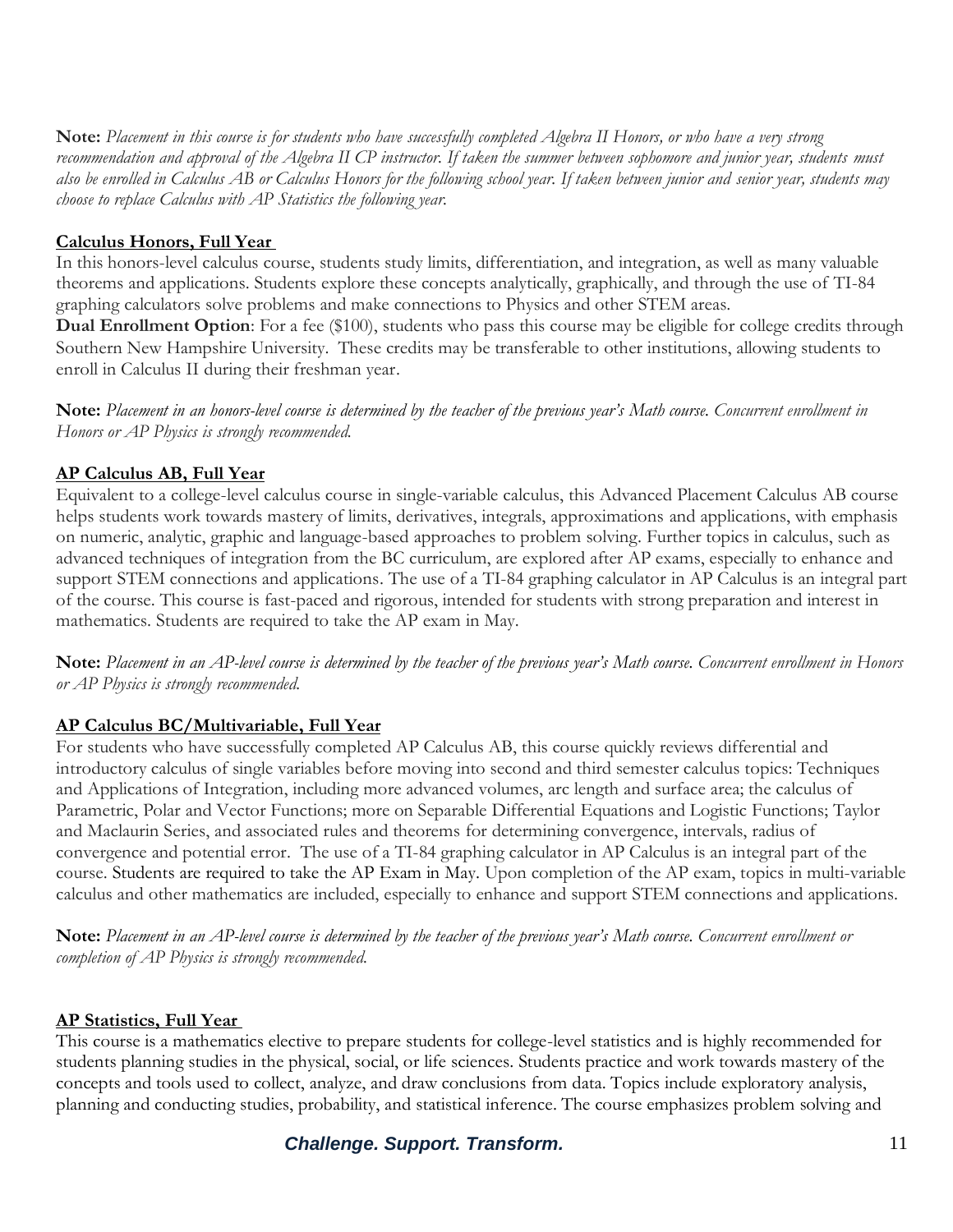involves numerous, in-depth independent projects. TI 84 graphing calculators are used to display and analyze data. Students are required to purchase access to an online program called Pearson MyMathLab, where practice problems, the textbook and other resources will be available. Students are required to take the AP Exam in May.

**Note:** *Placement in an AP-level course is determined by the teacher of the previous year's Math course.*

**Prerequisite:** *Algebra II*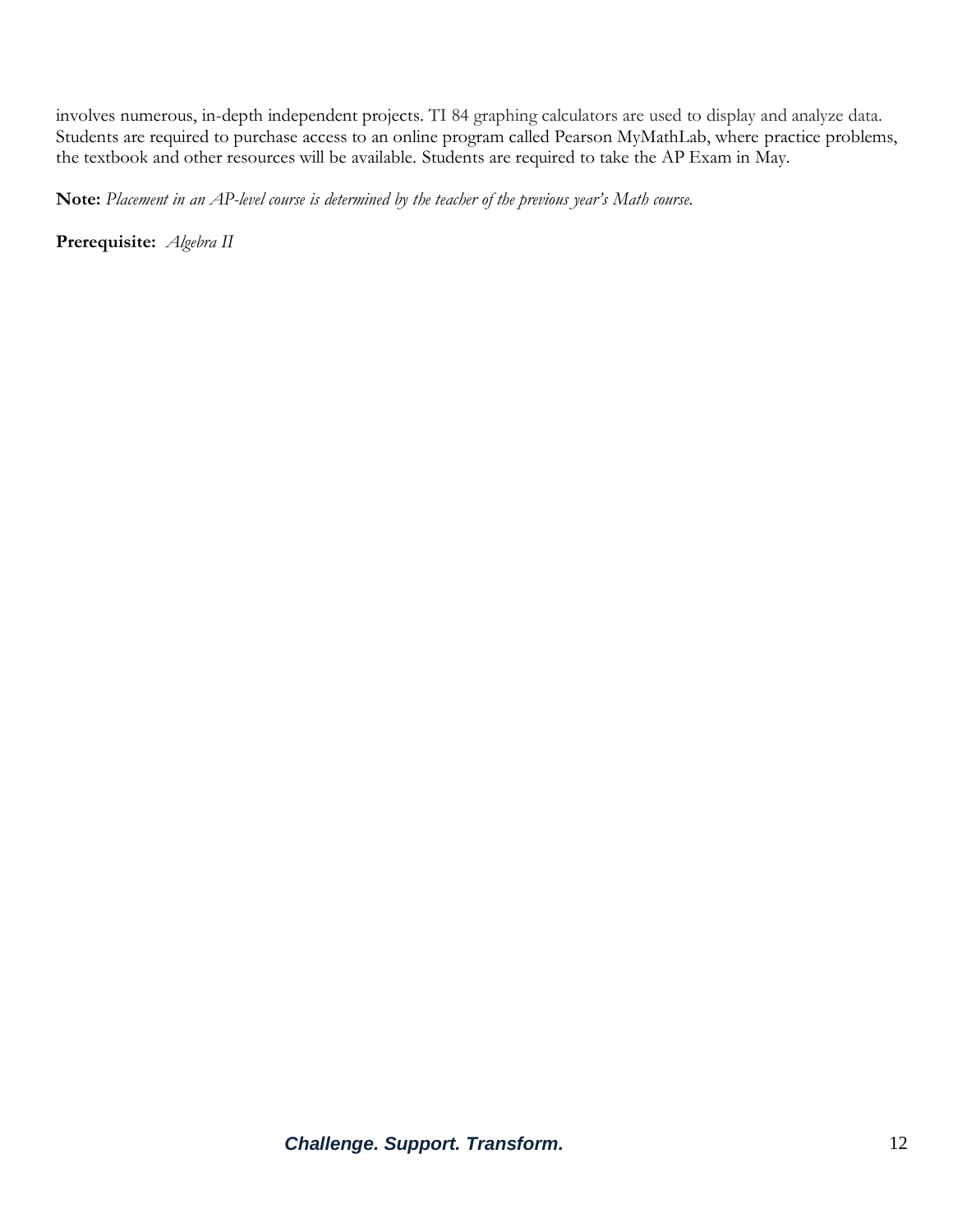# **SCIENCE**

### **STEM CP, Full Year**

STEM is a freshman level science course that introduces students to STEM (science, technology, engineering, and mathematics) experiences in a project-based environment. Freshman STEM students will learn and apply the protocols of scientific research in a laboratory context. These inquiry experiences will include topics from the fields of Physics, Chemistry, and Biology. The major focus of the course is to expose students to the design process, research and analysis, communication methods, engineering standards, and technical documentation while also developing skill and understanding in fundamental concepts of science. Proper use of technology will be emphasized throughout the course in preparation for further STEM courses.

#### **STEM Honors, Full Year**

STEM is a freshman level science course that introduces students to STEM (science, technology, engineering, and mathematics) experiences in a project-based environment. Freshman STEM students will learn and apply the protocols of scientific research in a laboratory context. These inquiry experiences will include topics from the fields of Physics, Chemistry, and Biology. The major focus of the course is to expose students to the design process, research and analysis, communication methods, engineering standards, and technical documentation while also developing skill and understanding in fundamental concepts of science. Proper use of technology will be emphasized throughout the course in preparation for further STEM courses. Honors-level students will be expected to utilize a higher degree of numeracy along with demonstrating a more sophisticated approach to their design methods and strategies.

**Note:** *Placement in STEM Honors course is determined through an analysis of 8th grade mathematics courses, entrance exam scores, and a Mathematics Placement Exam.*

#### **Biology CP, Full Year**

Biology CP is a sophomore course designed to provide a sound foundation in the biological sciences for collegebound students. This is a laboratory science course that investigates the development of biological systems at the molecular, cellular, and organism level using an inquiry approach. Our primary goal is for students to develop a sense of wonder for the living world while learning the basics of biological science.

**Prerequisite:** *STEM*

#### **Biology Honors, Full Year**

Biology Honors is an academically demanding course for those students with advanced problem-solving and analytical skills. The course is a survey course covering the major themes of biology, with special focus on interconnectedness of organisms with their environment and the impact of humans on that relationship. Laboratory experiences are numerous and they provide focus and training on the inquiry aspect of experimental design. Laboratories will focus on the generation of authentic quantitative data, using a variety of advanced techniques including technology and biotechnology. Honors Biology is recommended for those students wishing to pursue careers in STEM fields.

**Note:** *Placement in an honors-level course is determined by the teacher of the previous year's Science course.*

**Prerequisite:** *Grade 9 placement is at the approval of the Department Chair based upon performance on the entrance exam, previous science course grades, and mathematics placement.*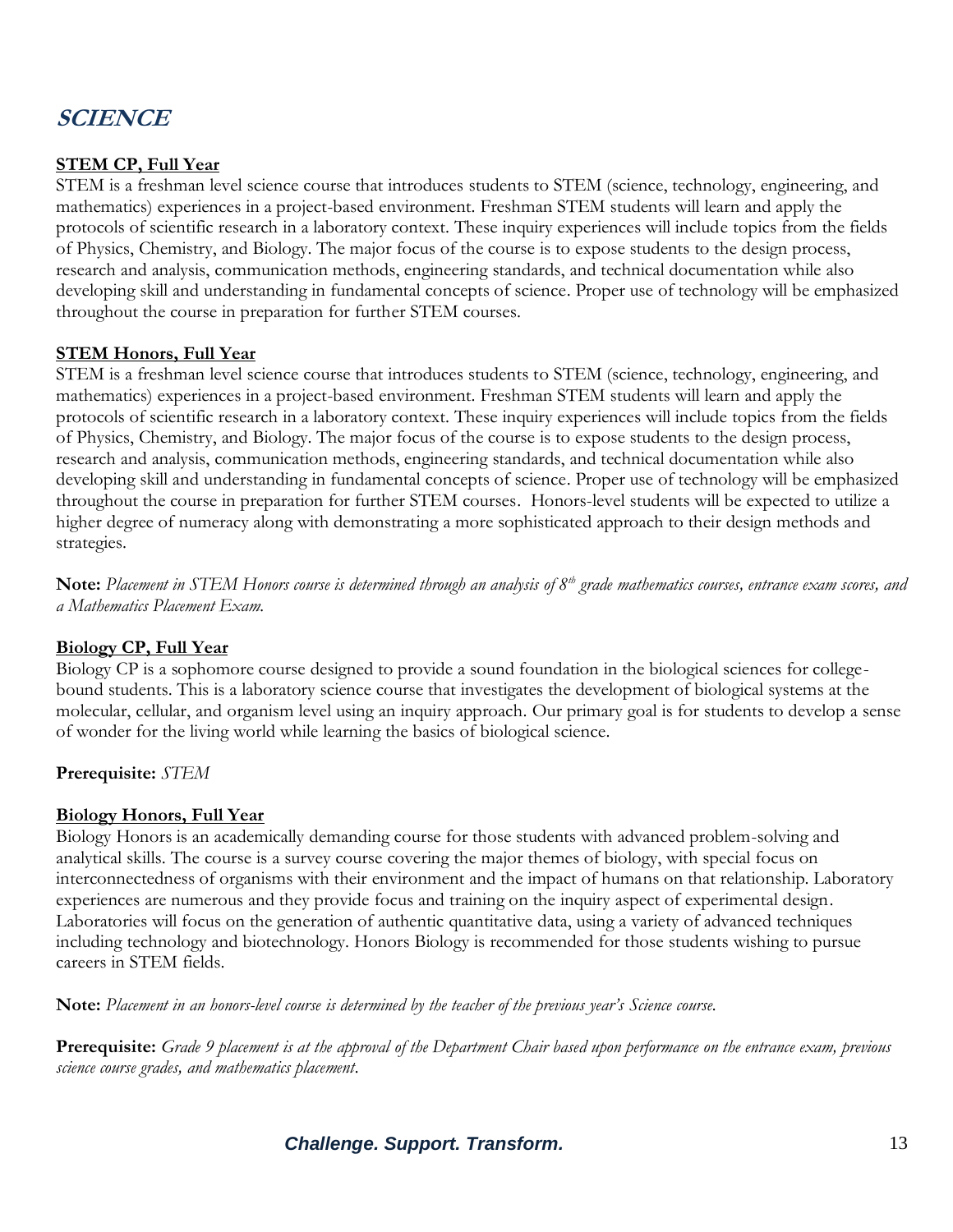#### **AP Biology, Full Year**

This second-year Biology course is an intense theme-based analysis of the major concepts in the field of biological science. The course is designed to be the equivalent of a college introductory Biology course. The two main goals of AP Biology are to help students develop a conceptual framework for modern biology and to assist students with the understanding of science as a process. The major concepts covered in the course include: the study of ecology, basic cell function, biochemistry, genetics and genetic engineering, applied genetics, evolution, plant and animal anatomy and physiology, and comparative vertebrate analysis. AP Biology utilizes numerous laboratory investigations to allow students to experience the application of biological concepts to authentic issues in the world today. Students are required to take the AP Exam in May. *AP Biology will occupy two periods in each student's schedule to accommodate the course laboratory requirement.*

**Note:** *Placement in an AP-level course is determined by the teacher of the previous year's Science course.*

**Prerequisites:** *Chemistry*

#### **Chemistry CP, Full Year**

Chemistry CP is an introductory course for students who seek a strong foundation in the concepts and applications of Chemistry. Topics of study include atomic theory, nuclear chemistry, gas behavior, solution chemistry, chemical bonding and reactions, stoichiometry, acids and bases, and reaction kinetics. Laboratory activities will play an important role in illustrating the themes covered in class, and students will conduct several independent research projects. Chemistry, as a quantitative science, requires a mastery of pre-algebra and algebra concepts, including: graphing, the use of exponents, algebraic manipulations, linear equations, and scientific notation. These concepts are used frequently and reviewed in class. This course is recommended for students who may elect to pursue further courses in the sciences at the college level.

**Prerequisite:** *Recommendation from Biology teacher. Completion or concurrent enrollment in Algebra II*

#### **Chemistry Honors, Full Year**

Chemistry Honors is a rigorous course with classroom and laboratory content similar to Chemistry CP. However, the Chemistry Honors curriculum is more in-depth than Chemistry CP, and the student's mathematical skills are more strongly emphasized. A superior working knowledge of Algebra, including graphing and the use of graphing calculators, as well as logarithms, exponents, and scientific notation are expected. Chemistry Honors provides a foundation for more advanced course work in chemistry, and/or other technical and science fields. Problem solving in both the classroom and laboratory is heavily emphasized. This course is the recommended course for students who may wish to take AP Chemistry in a subsequent year.

**Note:** *Placement in an honors-level course is determined by the teacher of the previous year's Science course.*

**Prerequisite:** *Completion or concurrent enrollment in Algebra II*

#### **AP Chemistry, Full Year**

This second-year course in Chemistry gives the student full immersion into college-level Chemistry. The following subjects will be studied in detail: 1) the structure of matter including modern atomic theory, chemical bonding and molecular structures 2) the states of matter including gas behavior, liquids, solids, and solutions; 3) chemical reactions including reaction types, stoichiometry, equilibrium, kinetics, and thermodynamics; 4) descriptive chemistry, including the physical and chemical properties of specific elements or compounds as well as introductory organic chemistry. AP Chemistry students must exhibit high motivation and the capability for self-teaching. Students are required to take the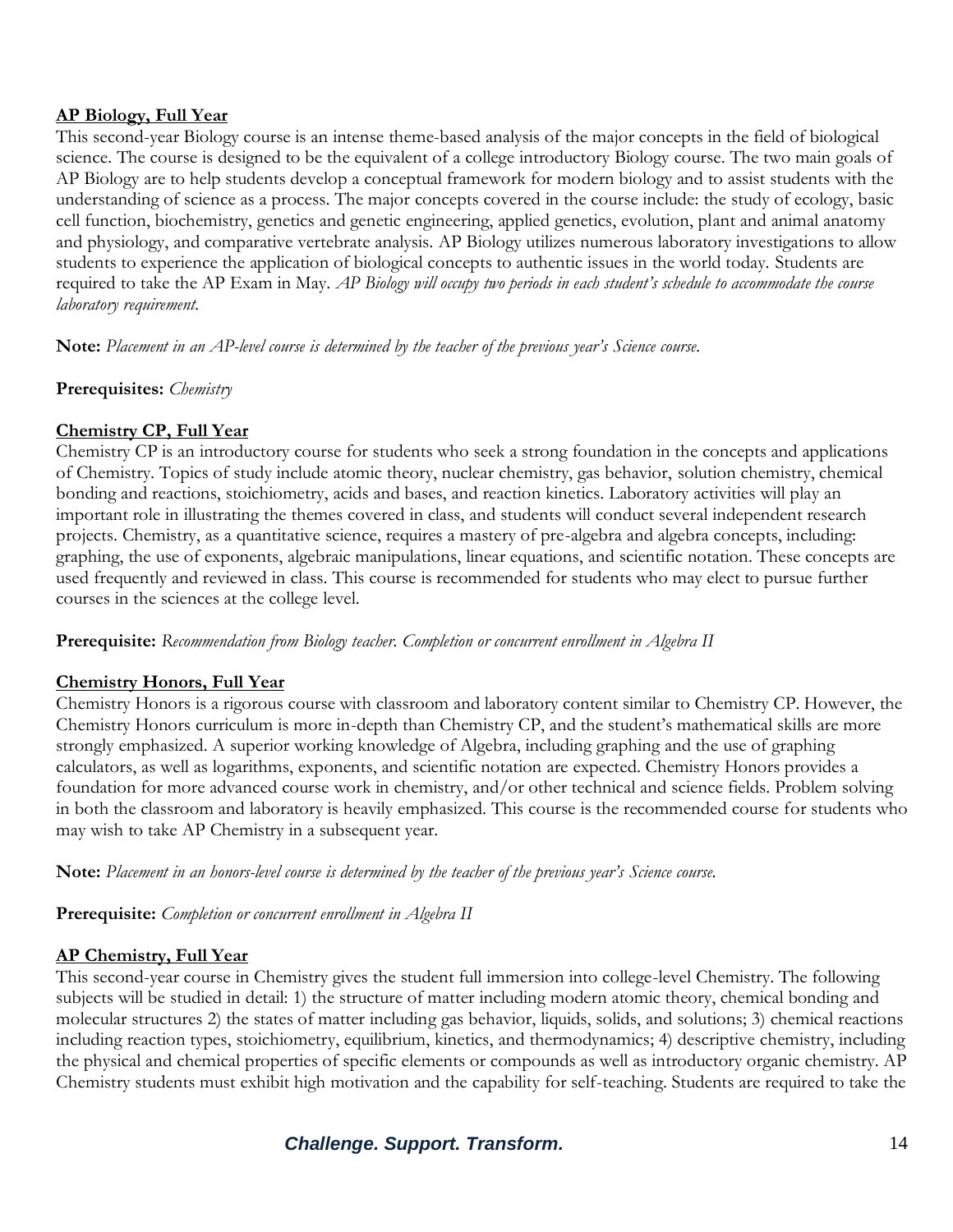AP Exam in May. *AP Chemistry requires an intensive laboratory experience, so the course will involve students attending laboratory sessions before school.*

**Note:** *Placement in an AP-level course is determined by the teacher of the previous year's Science course.*

**Prerequisites:** *Completion or concurrent enrollment in Precalulus*

# **Physics CP, Full Year**

Physics CP is a non-calculus course for students who seek a first experience with Physics and the typical rigors that go with doing Physics, especially performing laboratory work, analyzing laboratory data, composing scientific arguments, and learning how Physics principles are applied in practice. The course has heavy emphasis on lab work, and each unit is built around a project or a major investigative lab.

**Prerequisites:** *Recommendation from Chemistry teacher. Concurrent enrollment in Algebra II or higher*

# **Physics Honors, Full Year**

Physics Honors is a non-calculus course for highly motivated students of proven analytical ability. The course deals with the operative concepts of Physics through mastery of a traditional foundation in mechanics. This is done while employing, and learning good scientific practice through laboratory work, analyzing laboratory data, composing scientific arguments, and understanding how Physics principles are applied in practice. Although the scope of the course is limited, an effort is made to provide an overview of the subject of Physics itself, especially through reflecting upon it as an empirical science.

**Note:** *Placement in an honors-level course is determined by the teacher of the previous year's Science course.*

#### **Prerequisites:** *Concurrent enrollment in Precalculus or higher*

# **AP Physics C, Full Year**

This course, built on the conceptual foundation provided by Physics Honors, puts the student squarely into the realm of mathematical physics through the application of Calculus and Vector Analysis. AP Physics C is divided into two main content areas, Newtonian Mechanics and Electricity and Magnetism, which are illuminated and connected by means of the powerful methods of differentiation, integration, vector addition, and vector multiplication. Usually only the Mechanics part is offered, but the entire AP-C course, including Electricity and Magnetism, may be covered if a student is willing to put in extra time on their own. A laboratory experience is essential both in order to provide direct experience of Physics principles and to enhance the kind of strict scientific thinking and skilled scientific practice that defines the level of sophistication of the course. Students are required to take the AP Exam in May.

**Prerequisites:** *Recommendation from Physics Honors teacher. Completion or concurrent enrollment in Calculus*

# **Anatomy and Physiology CP, Semester**

Anatomy and Physiology allows the student to develop a thorough understanding of the relationship that exists between the structure of the human body and its major functions. The curriculum will include comparative anatomical research, physiological experimentation, use of computers for analysis of collected data, and a series of group activities and projects. A recurring theme throughout the course will be the connectedness between the presented information, development of a personal plan for wellness, and the frailties and strengths of the human experience.

# **Prerequisite:** *Biology*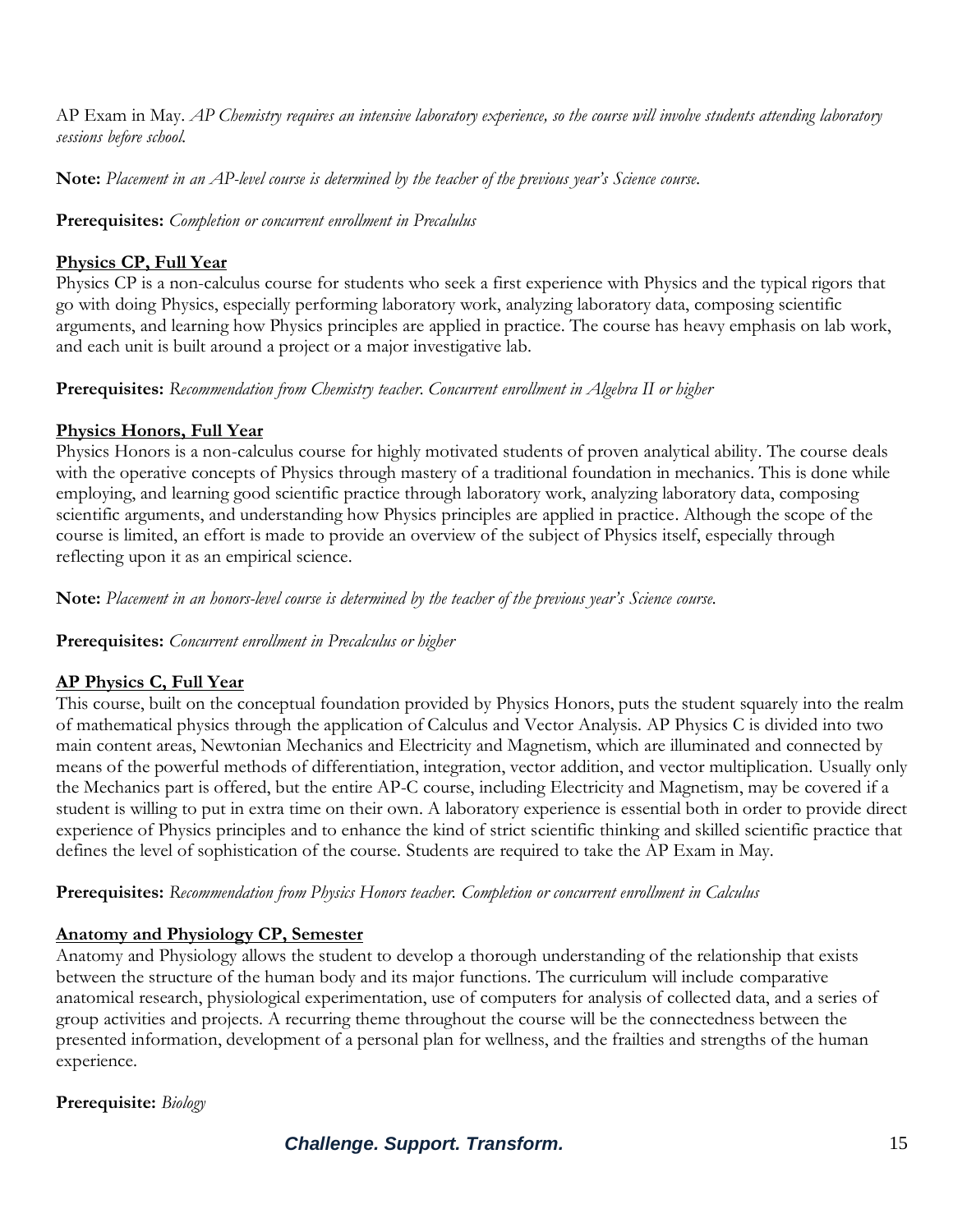#### **Forensics CP, Semester**

Forensic Science is a challenging, lab-oriented course that will introduce students to the growing role that science plays in the application of criminal and civil laws. In class, students will read actual case studies, practice using deductive reasoning skills and learn to use a wide variety of techniques and technology to examine evidence. Labs include: DNA profiling, blood typing, blood spatter analysis, forensic entomology, toxicology, drug and poison identification, forensic anthropology, trace evidence (hair and fiber) examination, document examination, fingerprinting, crime scene investigation and evidence collection.

#### **Prerequisite:** *Biology*

#### **Intro to Electrical Engineering and Robotics CP, Semester**

This junior/senior applied science elective covers fundamentals of technology where purpose, design, testing and redesign apply electronic component theory to solve problems in electronics. Special attention is given to projectbased learning in resistance and capacitance, AC and DC concepts, switching, amplifiers, signal processing, telecommunications, and digital circuits. The class will apply ideas to energy management in robotics to automate, control movement, and provide sensing. Students will demonstrate proficiency with regular in-class projects that include laying out and soldering circuit boards. This class is highly recommended for students who are interested in pursuing any branch of engineering.

#### **Prerequisites:** *Completion or concurrent enrollment in Algebra II*

#### **CP Environmental Studies, Semester**

This exploratory course will be an inquiry based examination of the interdisciplinary study of environmental science. This course will explore the integration and interaction of the physical and life sciences while connecting these to the social and political aspects of environmental studies. While these issues have a global context, the primary focus of the course will be on local and regional environmental case studies. These studies will relate specifically to climate change and sustainability. The course will include a cumulative final project.

#### **Prerequisite:** *Completion of biology*

#### **Advanced STEM Innovative Research Program Class CP, Semester**

This semester-long elective class strives to tackle a new and novel idea each year, taking the idea from design board to complete product. This junior/senior class may cover principles of mechanical/structural composites engineering, product design and testing, polymer chemistry, electrical signal and power distribution, or energy. A special interest and effort will be dedicated to solving a local community problem with a technological innovation. All students will complete a unit of instruction in computer drafting, will create 3D prints of original designs, and will maintain engineering notebooks throughout the year. A final presentation to either another class, organization, corporation, or public announcement will serve as a culminating conclusion.

#### **Prerequisites:** *Chemistry; completion or concurrent enrollment in Algebra II*

#### **Marine Biology CP, Semester**

Marine Biology focuses on the interrelationships among marine organisms (e.g., algae, invertebrates, fishes, birds, and marine mammals) and various abiotic factors (e.g., pH, tides, temperature, currents, pollution, etc.). The principal objective is to impart an appreciation for the ecology of marine systems. Local resources, such as the Jackson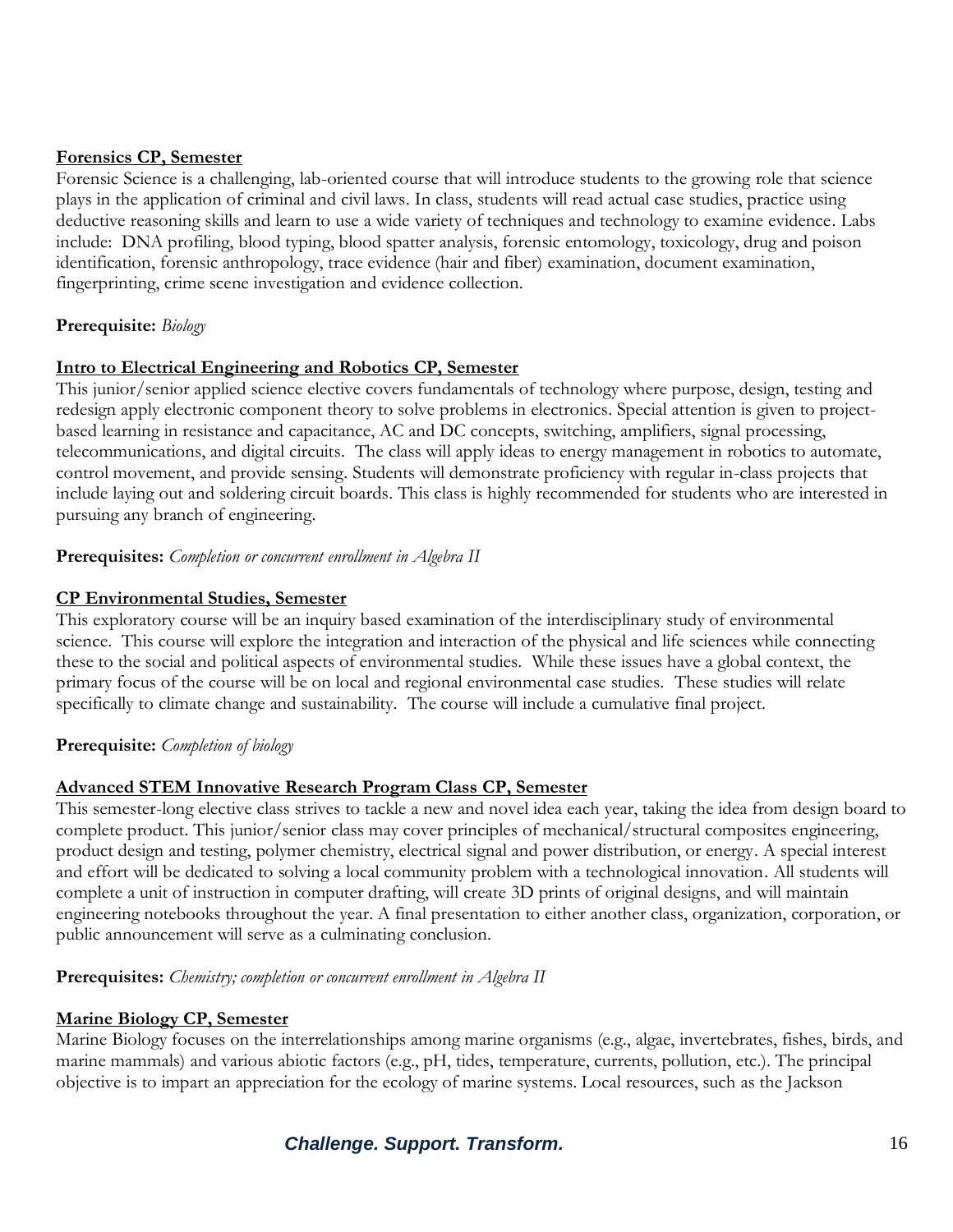Laboratory, Odiorne Point and the Great Bay Watch, will be used to enhance and illustrate the principles and applications involved in our studies.

#### **Prerequisite:** *Biology*

#### **Advanced Genetics and Biotechnology Honors, Semester**

This course introduces students to the study of applied genetics and the processes associated with recombinant DNA techniques. Studies will range from the application of genetics to the process of tissue and organism development (developmental biology) to the commercial and regulatory characteristics of recombinant DNA techniques and biotechnology. This course will also evaluate the ethical nature of biotechnology by evaluating the central question: "we can…but should we?" To accomplish this goal, extensive work will be done in a laboratory setting to include independent laboratory work.

**Note:** *This course may be taken concurrently with AP Biology.*

**Prerequisites:** *Completion of Chemistry and a recommendation from your Chemistry teacher*

### **AP Environmental Science, Full Year**

The goal of the AP Environmental Science course is to provide students with the scientific principles, concepts, and methodologies required to understand the interrelationships of the natural world, to identify and analyze environmental problems, both natural and human-made, to evaluate the relative risks associated with these problems, and to examine alternative solutions for resolving or preventing them. Environmental science is interdisciplinary; it embraces a wide variety of topics from different areas of study. There are, however, several unifying themes covered throughout the course such as: science as a process, energy conversions, Earth as one interconnected system, alteration of natural systems by humans, and social/cultural considerations to environmental problems. This course may require lab and/or fieldwork outside of scheduled class meeting times. Students are required to take the AP Exam in May.

**Note:** *Placement in an honors-level course is determined by the teacher of the previous year's Science course.*

**Prerequisites:** *Concurrent enrollment in Honors Chemistry or completion of Chemistry CP*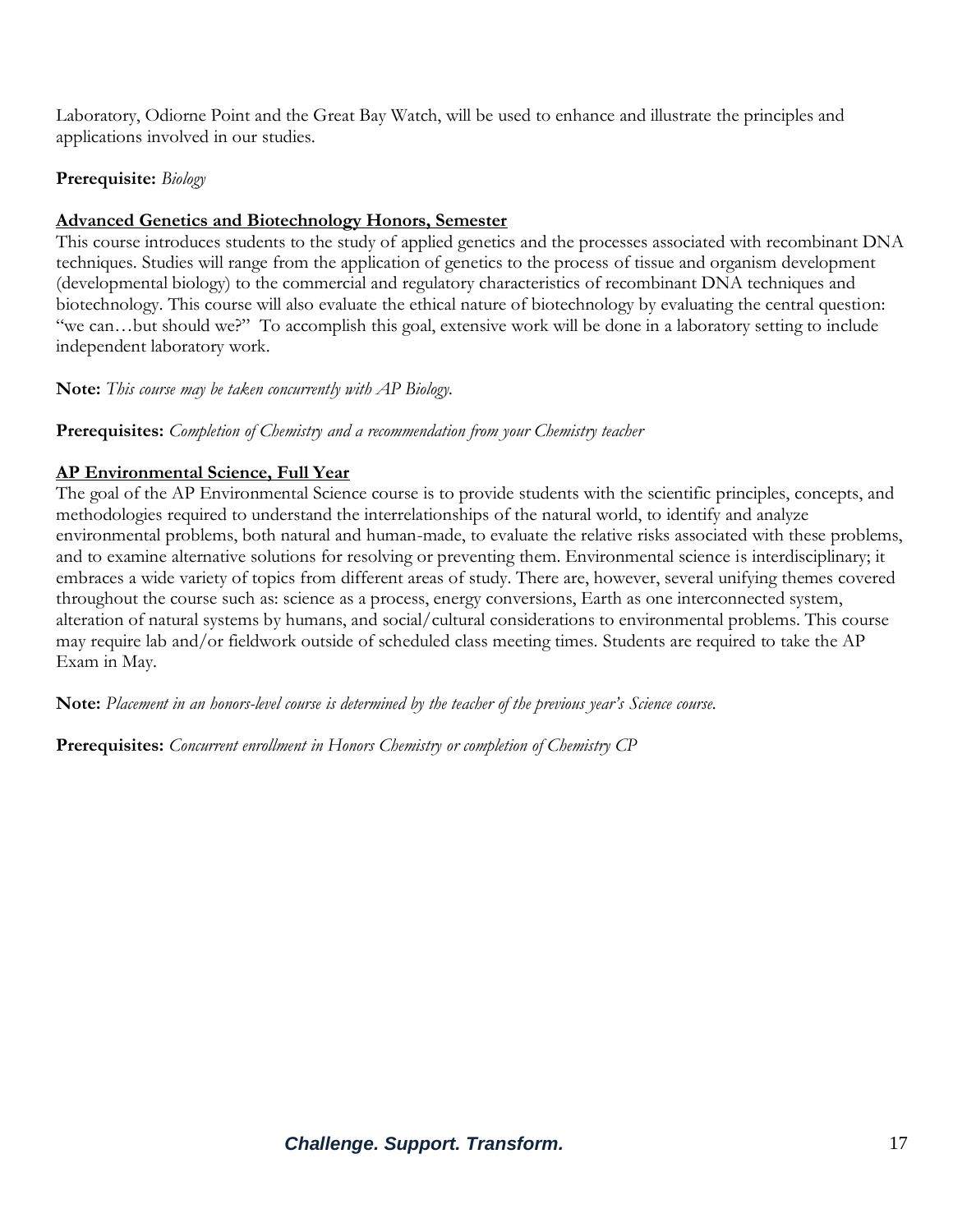# **SOCIAL STUDIES**

#### **Global Studies CP, Semester**

Global Studies is a required course for all freshmen. The course will include the study of world regions, governments, economies, cultures and global issues that will help students develop research, writing and analytical skills. The purpose of Global Studies is to give students an understanding and appreciation of major geographic and cultural areas of the world and the issues and challenges that unite and divide them. The essential social studies concepts and skills in this course provide a foundation for continuing study in social studies. The areas of study will include Latin America, the Middle East, Asia, and Africa. In each area, an emphasis will be placed upon regional characteristics, challenges and cultural heritage. Recurring themes in the course will be comparative governments and economics, social structure, daily life, and the environment. Students will be expected to understand global interdependence as it relates to culture, resource management, conflict, and human rights. Moreover, students will explore the relationship between diverse cultures and the world in which they live. Students will read, write, discuss, analyze, and take positions on multiple topics in order to frame and defend arguments. Students will use a variety of print and non-print sources to analyze and suggest solutions to real-world problems and to analyze environmental and societal issues. Students will develop critical thinking skills and perspectives to better understand the world around them.

#### **Western Civilization CP, Full Year**

This college preparatory course will investigate and study major political, social and economic turning point events in World History, including the birth of democracy in ancient Greece, the Age of Exploration, the colonization of America, the American and French Revolutions, the ratification of the United States Constitution, the Industrial Revolution, and WWI, as well as other selected topics and events. A major focus of the course will include the founding principles of democratic government, the development of modern ideas about human rights and freedoms, the development of nation states, and the increasing globalization of the world. The course will emphasize both content and skills, and students will gain practice in research, writing, analysis, and interpretation so as to engage them in the conversation of our western tradition, history, and identity.

#### **Western Civilization Honors, Full Year**

This honors level course will investigate and study major political, social and economic turning point events in World History, including the birth of democracy in ancient Greece, the Age of Exploration, the colonization of America, the American and French Revolutions, the ratification of the United States Constitution, the Industrial Revolution, and WWI, as well as other selected topics and events. A major focus of the course will include the founding principles of democratic government, the development of modern ideas about human rights and freedoms, the development of nation states, and the increasing globalization of the world. The course will emphasize both content and skills, and students will gain practice in research, writing, analysis, and interpretation so as to engage them in the conversation of our western tradition, history, and identity. In addition to regular assignments, honors level students will be required to: 1) Write at least one persuasive, critical essay per quarter, 2) Critically read and be able to interpret/discuss primary and secondary source documents, publications and materials, and 3) Read one book (an historical account or work of historical fiction) per semester.

**Note:** *Placement in an honors-level course is determined by the teacher of the previous year's Social Studies course.*

#### **US History CP, Full Year**

This college preparatory survey course will investigate and study major political, social and economic trends, themes and events in American history from the early 1700s to present day. Topics will include the American Revolution, Federalist Era, Westward Expansion, Age of Andrew Jackson, the Civil War, the Industrialization of America, Imperialism, the First World War, the Roaring Twenties, the Great Depression and New Deal, World War Two, the Civil Rights Movement, the Cold War, and the post-Cold War world. The course will emphasize both content and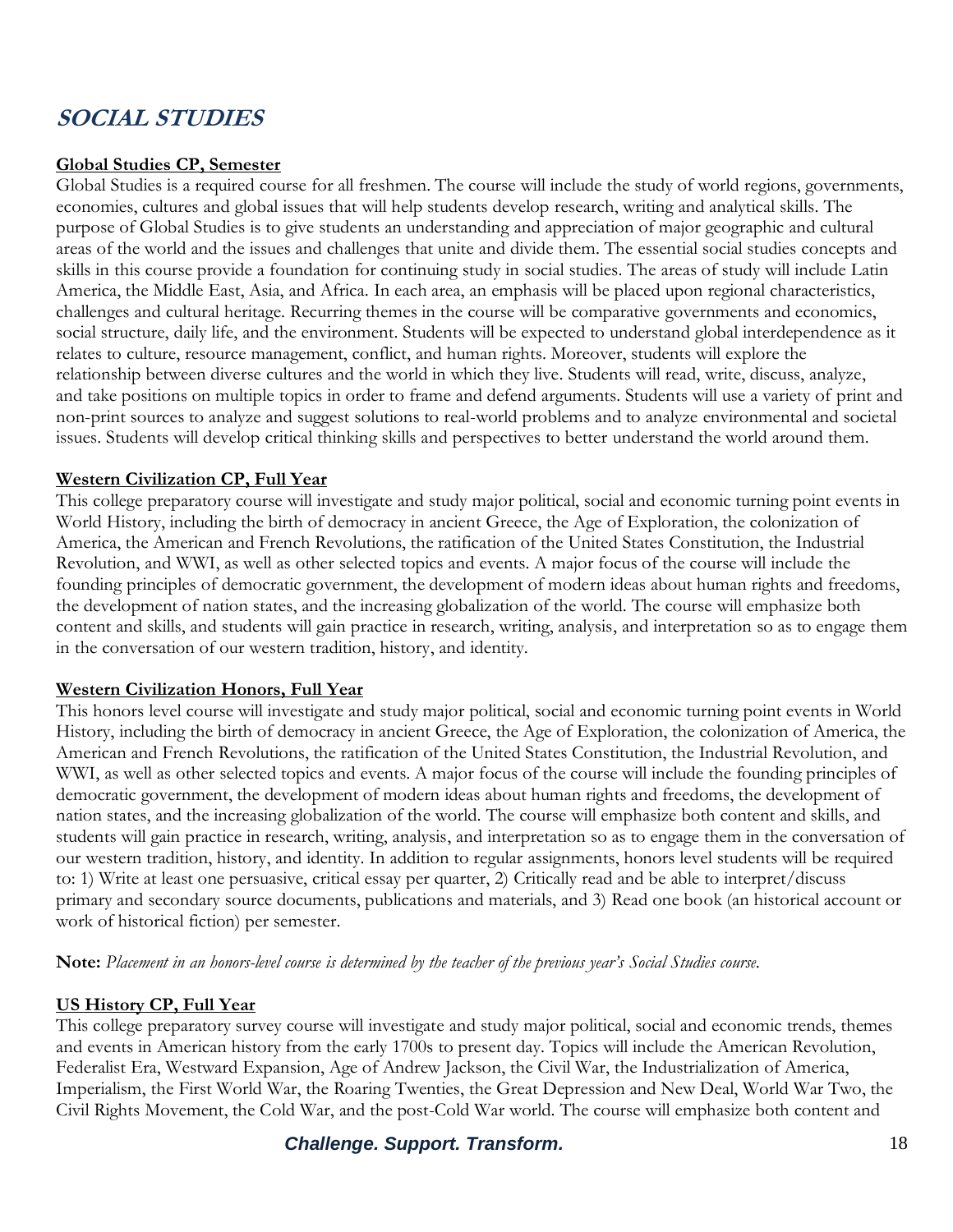skills, and students will gain practice in research, writing, analysis and interpretation so as to engage them in the conversation of our American tradition, history, and identity. Related topics include New Hampshire history, the Constitution and American government, and United States geography. Students will utilize primary and secondary source readings in interpreting the past.

#### **Prerequisite:** *Western Civilization*

#### **US History Honors, Full Year**

The Honors U.S. History program is designed to challenge students in analyzing and interpreting people, events, concepts and themes in American history from the early 1700s to present day. Topics will include the American Revolution, Federalist Era, Westward Expansion Age of Andrew Jackson, the Civil War, the Industrialization of America, Imperialism, the First World War, the Roaring Twenties, the Great Depression and New Deal, World War Two, the Civil Rights Movement, the Cold War, and the post-Cold War World. In addition to regular assignments, students will be required to: 1) Write at least one persuasive, critical essay per quarter (this may be a document-based essay), 2) Read and be able to interpret/discuss primary source documents and important secondary source articles and publications and, 3) Read at least one book (an historical account or work of historical fiction) per semester.

**Note:** *Placement in an honors-level course is determined by the teacher of the previous year's Social Studies course.*

**Prerequisites:** *Western Civilization*

#### **AP US History, Full Year**

The Advanced Placement Program in U.S. History is designed to provide students with the factual knowledge and analytical skills necessary to deal critically with the traditions and experiences of Americans from colonial times to present day. This is a college level class requiring extensive readings equivalent to those made by full year introductory college courses. Students learn to assess historical materials in persuasive essays and to weigh the evidence and interpretations presented in historical scholarship in classroom activities. Students in this course will have an extensive summer assignment to complete before the beginning of the fall semester of the junior year. Students are required to take the AP Exam in May.

**Note:** *Placement in an AP-level course is determined by the teacher of the previous year's Social Studies course.*

#### **Prerequisites:** *Western Civilization*

#### **Economics CP, Semester**

Economics is an introduction to the operation of the free enterprise system and the economic system of the United States which will enable students to understand the American economy as a citizen, a consumer, and as an employee. Current economic issues will be the focus of class projects and discussion. Computers will be used for practical applications.

#### **Prerequisites**: *Western Civilization or Foundations, Revolutions, and Empires*

#### **Economics Honors, Semester**

Economics is an introduction to the operation of the free enterprise system and the economic system of the United States which will enable students to understand the American economy as a citizen, a consumer, and as an employee. The course will emphasize the nature of markets and the role that government plays in those markets, comparative economic systems, competition and monopolies, among other topics. Current economic issues will be the focus of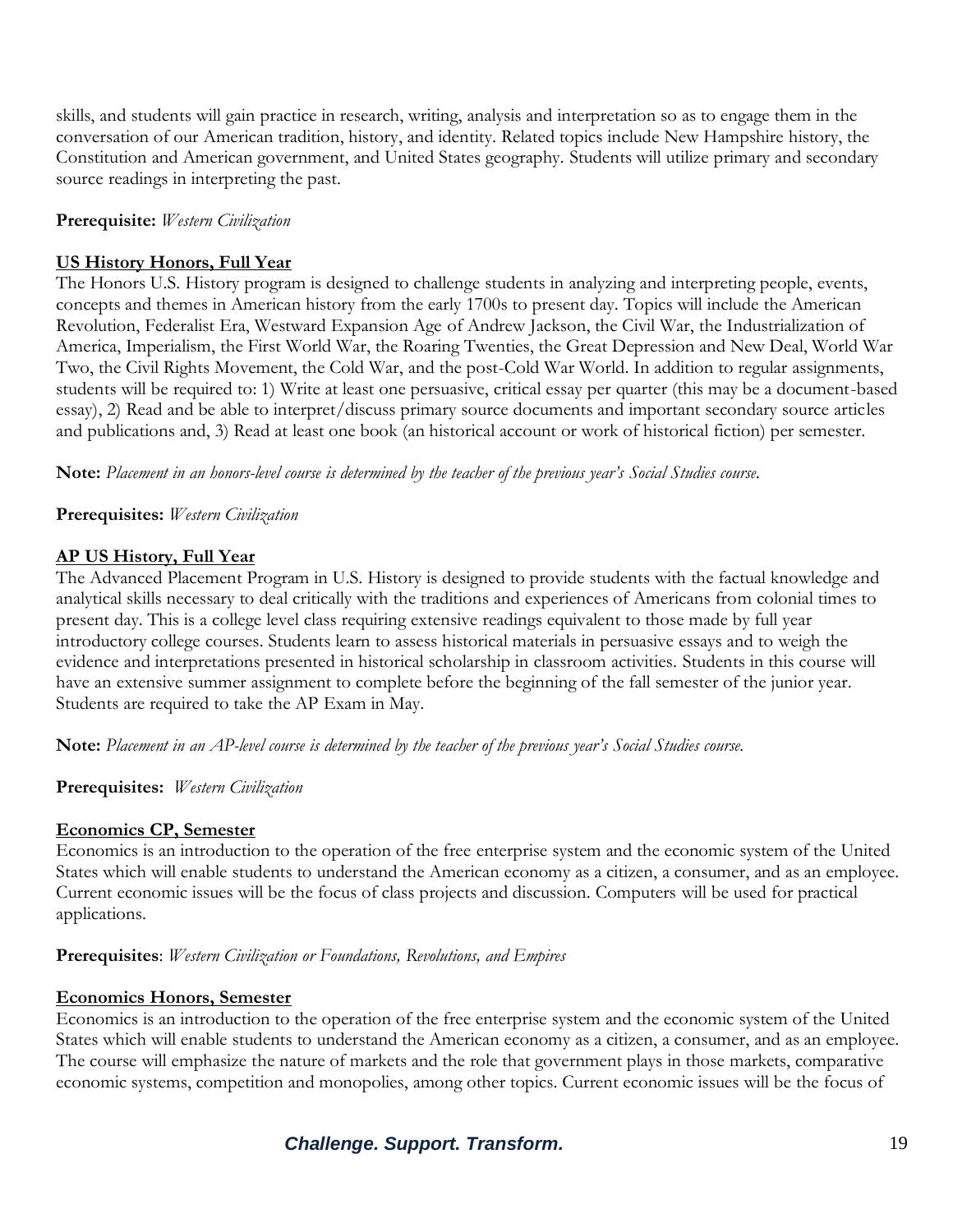class projects and discussion. The Honors level course will involve more research and writing, outside readings, and student independence.

**Note:** *Placement in an honors-level course is determined by the teacher of the previous year's Social Studies course.*

**Prerequisites:** *Western Civilization or Foundations, Revolutions, and Empires*

#### **Psychology CP, Semester**

This course focuses on the traditional and contemporary schools of thought as well as noted theorists. Special topics include stages of the life cycle, personality theories, cognitive development, and learning theories. Considerable attention is paid to adolescent issues including eating disorders, stress management, and motivation.

#### **Prerequisite:** *Western Civilization or Foundations, Revolutions, and Empires*

#### **Sociology CP, Semester**

Sociology introduces the student to the study of people in their social environment, with focus on the socialization process. Students will analyze human social behavior and will determine how "group identity" affects interpersonal relationships. Other areas studied include the family, peer groups, education, and the effects poverty, prejudice and discrimination have on societies.

**Prerequisite:** *Western Civilization or Foundations, Revolutions, and Empires*

#### **Civics CP, Semester**

This semester course will give students an overview of the United States government and the responsibilities of citizenship. The focus of this course is to prepare students to participate in exercising their political responsibilities as thoughtful and informed citizens. Civics provides a basis for understanding the rights and responsibilities for being an American citizen and a framework for competent and responsible participation. Topics covered include the Constitutional foundations of our government; the three branches of government; the history of political parties; government at the local, state, and national level; civil rights; and public participation in the democratic process. Course work will include readings, current events, and writing position papers as well as research.

**Prerequisite:** *Western Civilization or Foundations, Revolutions, and Empires*

#### **AP US Government, Full Year**

This full year course will prepare students for the Advanced Placement Exam in U.S. Government and Politics. The class covers the following content areas: the Constitutional background of American democracy, the history of political parties and interest groups in American society, and their influence and effect upon American political history. The class also covers the three branches of government, their functions and powers, and investigates the series of checks and balances that hold them together. Civil rights, civil liberties, and public participation in the government process at the local, state, and national level are also included. Students are required to take the AP Exam in May. *Successful completion of this course and the accompanying exam could gain the student introductory college credit in government, therefore, this class will require substantial work on the part of the student. There will be heavy emphasis placed upon the student's writing and reading skills. Students will be required to write numerous essays and read outside sources in addition to the text, as well as complete an extensive summer assignment before the course begins in the fall semester.* 

**Note:** *Placement in an AP-level course is determined by the teacher of the previous year's Social Studies course.*

**Prerequisite:** *AP or Honors United States History*

**Challenge. Support. Transform.** 20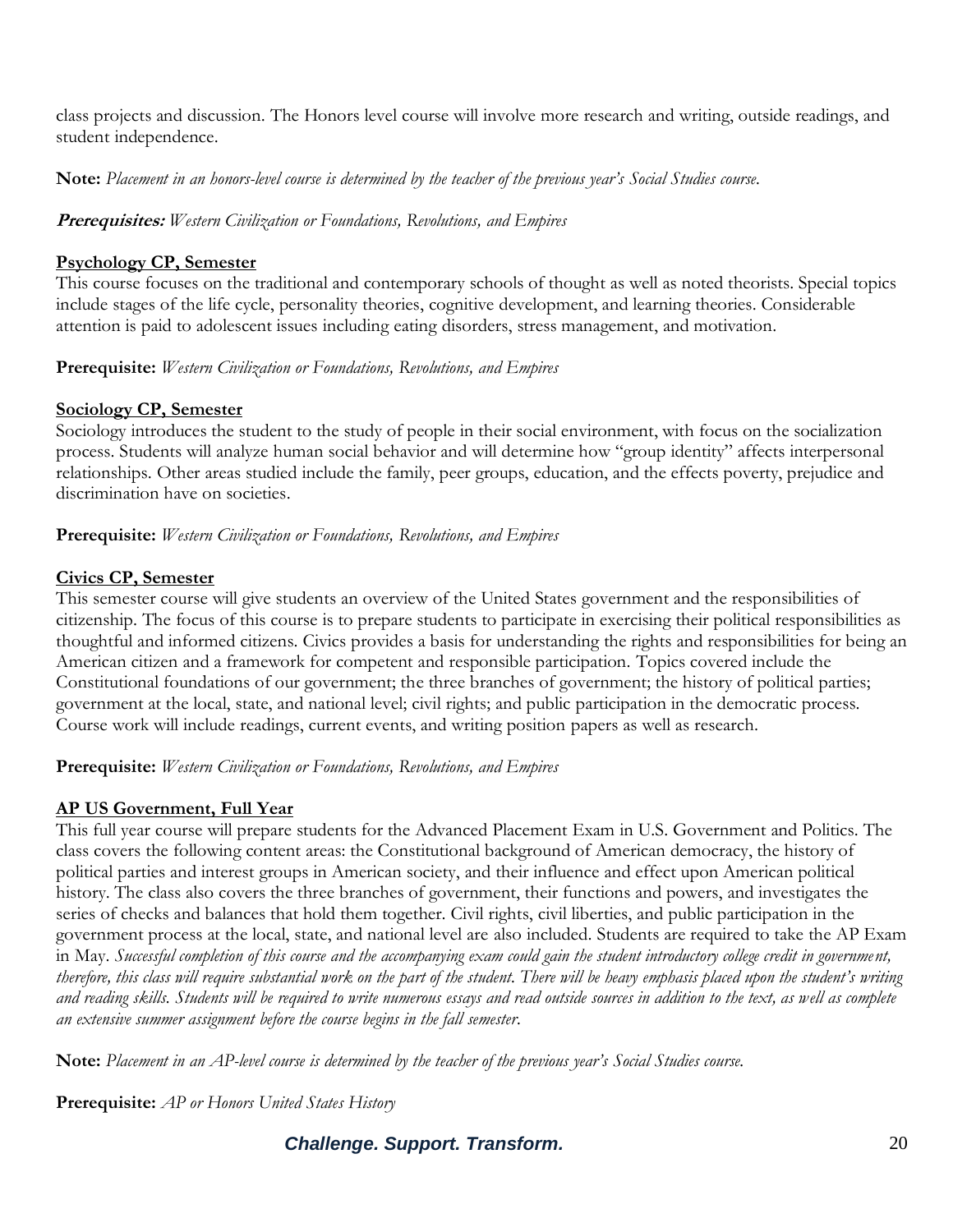# **WORLD LANGUAGES**

#### **French I CP, Full Year**

An elementary level course, French I focuses on the language skills of reading, writing, speaking and listening. The fundamentals of grammar as well as dictionary skills will be introduced. Students will learn to communicate in the present and near future tense. The student will also learn greetings, introductions, farewells, and expressions of time, numbers, weather and other thematic vocabulary throughout the year. Conversation is an integral part of this course and students will be encouraged and required to use the language daily. Culture will be introduced so that students will gain appreciation for the French language and people.

#### **French II CP, Full Year**

An advanced elementary course, French II builds upon the same skills studied in French I. Both grammar and culture will be studied in more depth and students will become more orally proficient as they learn to use the French language. Greater oral proficiency is a main goal of this course. A more varied vocabulary including idiomatic expressions will be studied. Selected readings in context will be explored to increase reading comprehension and cultural awareness. Oral proficiency will be highlighted by means of student dialogs and teacher-initiated conversations.

**Prerequisite:** *French I and recommendation of French teacher.*

#### **French III Honors, Full Year**

An intermediate level course, French III Honors emphasizes communication in the language as well as reading and writing skills. Grammar will be used as a tool to enhance reading, writing, and speaking. Vocabulary and culture will be emphasized through authentic French literature as well as newspaper articles, brochures, and advertisements. This course will be primarily conducted in French and all students will be expected to participate on a daily basis.

**Note:** *Placement in an honors-level course is determined by the teacher of the previous year's World Language course.*

**Prerequisite:** *French II and recommendation of French teacher.*

#### **French IV Honors, Full Year**

An advanced level course, French IV Honors focuses on advanced grammar so that students will be better able to express themselves in French. French IV reviews all grammatical concepts learned previously as well as focuses on more advanced grammar. In order to lead students to a greater appreciation for the literature and customs of the French language, French literature will have a stronger emphasis. Classic French short stories or novels will be read and studied each term. French is the official language of this course. All students will be required to participate in French on a daily basis.

**Note:** *Placement in an honors-level course is determined by the teacher of the previous year's World Language course.*

**Prerequisite:** *French III and recommendation of French teacher.*

#### **French V Honors, Full Year**

French V Honors is an advanced level course which concentrates on French culture and literature. Grammar will continue to be a focus and will be taught in context through the literature and culture. Students will be expected to be orally proficient to the point that they will be active participants on a daily basis as well as leaders who will often take the role as teacher in the classroom. Students will be expected to keep themselves current with events that are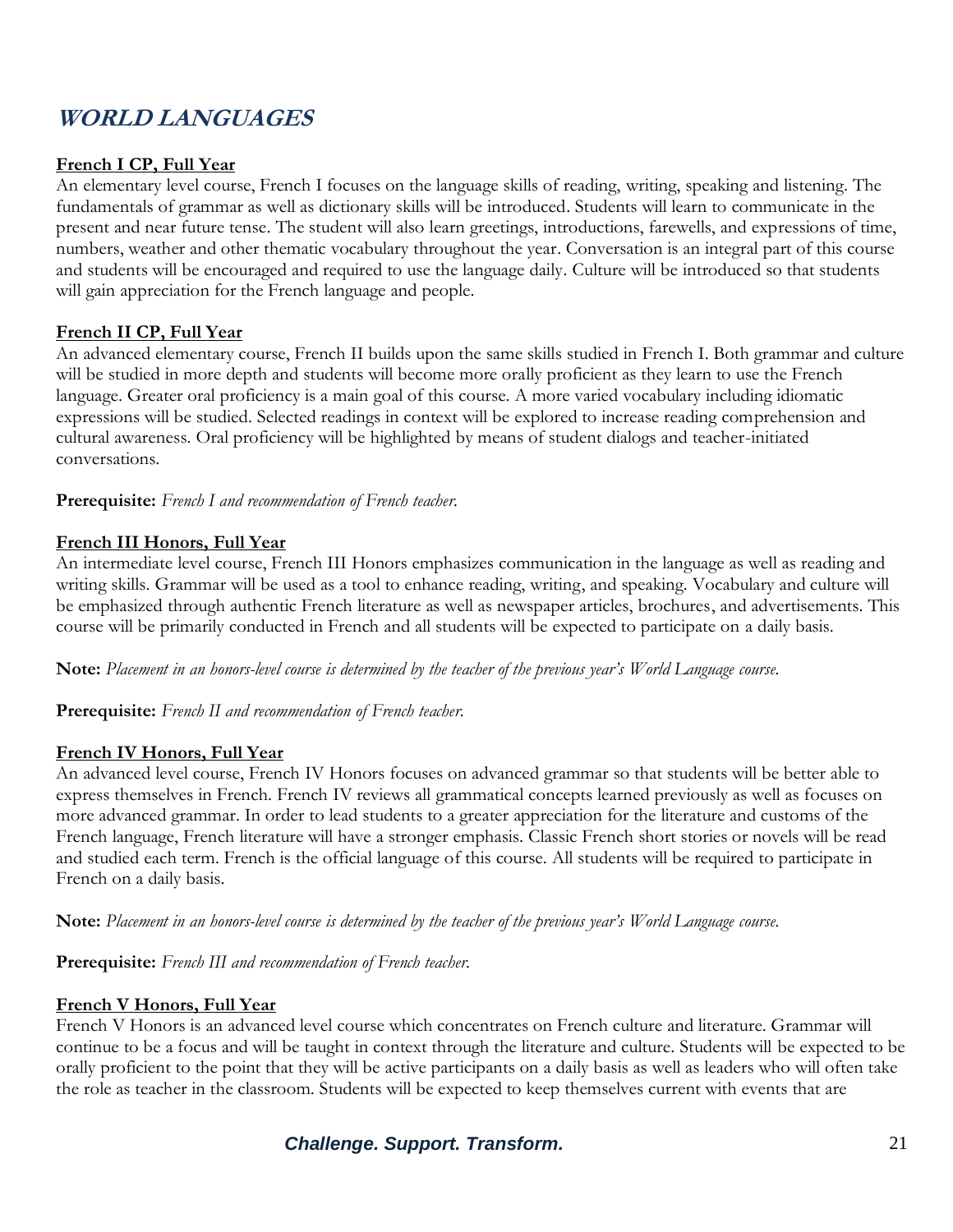happening in the French speaking world. The Internet as well as other media will be used to enhance essay writing as well as oral proficiency.

**Note:** *Placement in an honors-level course is determined by the teacher of the previous year's World Language course.*

**Prerequisite:** *French IV and recommendation of French teacher.*

#### **Spanish I CP, Full Year**

Spanish I is an introductory course that explores the skills of reading, writing, listening and speaking. Spanish grammar, vocabulary, and culture are represented with the help of the Spanish text and supplementary material, such as video and audio CDs. Reading skills are stressed throughout, and oral proficiency is addressed via question/answer exercises, dialogues and everyday conversations and situation enactments. The overall objective of this course is to instill an appreciation for the Spanish language and culture, to increase awareness of the Hispanic world in both hemispheres and to give students the necessary skills to communicate at the introductory/novice level.

### **Spanish II CP, Full Year**

Spanish II is an advanced elementary course which builds upon the same skills studied in Spanish I. Students will further develop their listening, speaking, reading, and writing skills in Spanish. Grammar, vocabulary, and culture will be studied more in-depth. Oral proficiency will be highlighted by means of student dialogues and teacher-initiated conversations.

**Prerequisites:** *Spanish I and recommendation of Spanish teacher.*

# **Spanish III CP, Full Year**

Spanish III CP is an intermediate-level course that emphasizes the communication of ideas and meanings for practical purposes. All material - vocabulary, grammar, and culture - is rooted in a real-life context. Students will engage in communicative tasks that are relevant to their lives. This course weaves in culture from the Spanishspeaking world with language activities, hence these are taught concurrently. This course will be taught at a slower pace than Spanish III Honors and will consist of a total review of Spanish II.

**Note:** *Spanish III CP does not meet the prerequisites for Spanish IV.*

**Prerequisites:** *Spanish II and recommendation of Spanish teacher.*

# **Spanish III Honors, Full Year**

Spanish III Honors is an intermediate level course emphasizing communication in the language with an additional focus on writing skills. Grammar will be used within the context of class readings and written work. Students will be expected to primarily use Spanish in daily reading, writing, and speaking. Spanish literature will be studied through a variety of Hispanic stories. Vocabulary and culture will be reinforced through topics and readings from the textbook. This course will be conducted predominantly in Spanish and all students will be expected to participate in the target language.

**Note:** *Placement in an honors-level course is determined by the teacher of the previous year's Spanish course.*

**Prerequisites:** *Spanish II or Spanish III CP and recommendation of Spanish teacher.*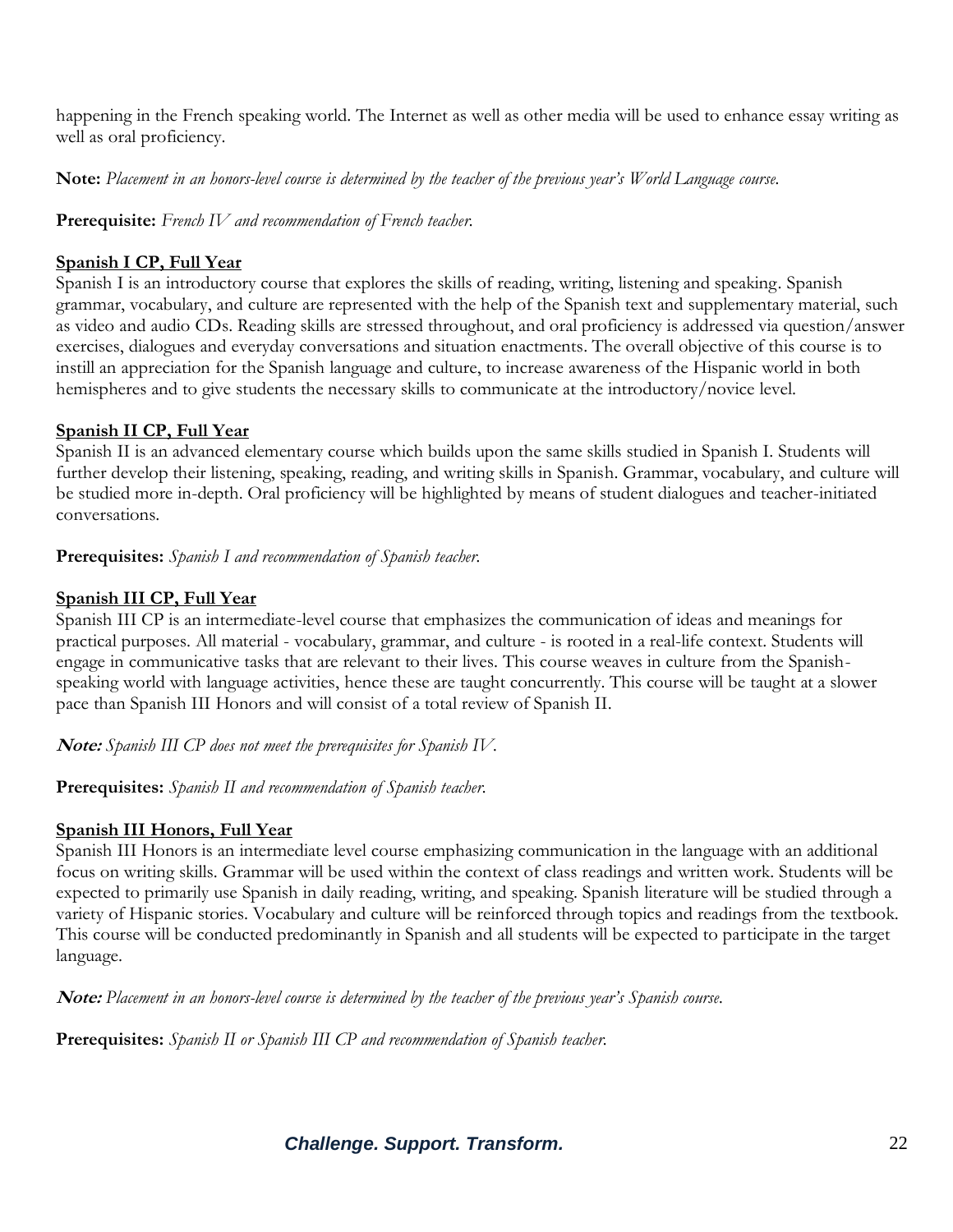#### **Spanish IV Honors, Full Year**

An advanced level course, Spanish IV Honors will focus on advanced grammar so that students will be able to better express themselves in the target language. The present and past subjunctive will be studied in addition to a thorough review of grammatical concepts. Spanish literature will have a higher emphasis in this course. Students will be reading and discussing classic Spanish short stories. This will then lead to a greater appreciation for the literature and customs of the language. Spanish is the official language of this course. All students will be required to participate in Spanish on a daily basis.

**Note:** *Placement in an honors-level course is determined by the teacher of the previous year's Spanish course.*

**Prerequisites:** *Spanish III Honors and recommendation of Spanish teacher.*

#### **Spanish V Honors, Full Year**

Spanish V Honors is an advanced course designed to prepare motivated students for further study of the Spanish language and Hispanic cultures in college, as well as for experiences in Spanish-speaking areas. Oral proficiency and vocabulary building receive particular attention, and students are required to use Spanish at all times. The Internet as well as other media will be used to enhance essay writing as well as oral proficiency. Visual arts, music, and authentic literature are studied, and students are expected to participate in and/or initiate a range of speaking activities stemming from the works and topics considered, such as casual or spontaneous conversations and discussions, debates, and skits. There are also more formal oral presentations, which students prepare beforehand. Students are asked to keep current with national and world events, in Spanish-speaking regions and elsewhere, and they should be prepared to bring these issues to the class as discussion topics.

**Note:** *Placement in an honors-level course is determined by the teacher of the previous year's Spanish course.* 

**Prerequisites:** *Spanish IV Honors and recommendation of Spanish teacher.*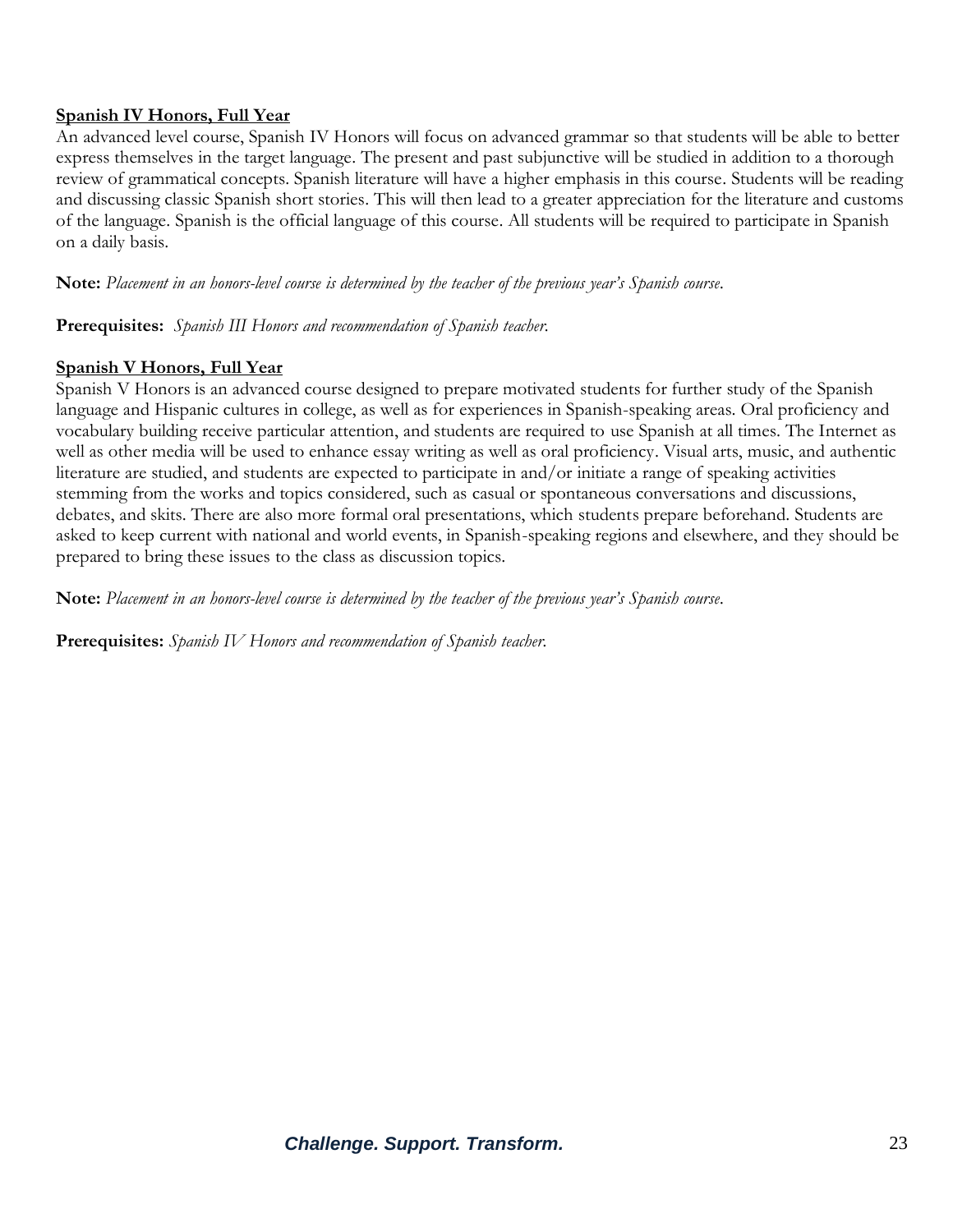# **FINE ARTS/TECHNOLOGY**

#### **Introduction to Digital and Fine Arts, Semester**

In this class students will explore the introductory elements and principles of traditional art and design, as well as exploring digital media and graphic design. Working with both computers and by hand, students will experiment with drawing, painting and 3-D design. The key principles of composition - line, shape, space, color, texture, rhythm, movement, repetition, contrast and balance - will be studied. Students will then apply these principles, working with design software as well as with pen and ink, pastels, charcoal and other media. This is a hands-on course, and will take place in both the computer lab and art studio.

#### **Graphic Design and Drawing, Semester**

This course focuses on digital/computer-based graphic design based strongly in traditional techniques; students' time will be spent working equally in both media. This course will teach the fundamental principles of composition, drawing and graphic design through use of both hands-on techniques and graphic design software. Students will use varied media for drawing by hand in pen and ink, charcoal and pencil to study composition, figure drawing, and 2 dimensional design. Using digital media, students will work with image-making, typography, composition, and working with color and shape.

#### **Prerequisite:** *Introduction to Digital and Fine Arts*

#### **Digital Photography, Semester**

This course will introduce students to both digital photography and the manipulation of images through software such as Adobe Photoshop. Students will learn the basics of operating a digital camera, photo editing, and printing. Emphasis will be placed on creativity in composition of images, use of camera controls, exposure, and use of digital imaging software. Using Photoshop, students will practice manipulating images, such as corrections and layering, and with creating photomontage and page layout.

**Note:** *Students are required to have their own digital camera. This course does NOT include 35mm photography or darkroom technique.*

#### **Painting Workshop, Semester**

Painting workshop is a continuing in-depth art experience that will focus on the use and development of art skills from Digital and Fine Arts. Students will investigate the emotional use of color and the use of light in painting. The art of composition and the elements and principles of design will be reviewed and used in this class. Students will work with tempera paint, watercolor, acrylics, and mixed media. The process of block printing will also be explored.

#### **Prerequisite:** *Introduction to Digital and Fine Arts*

#### **Pottery, Semester**

This is a beginner's class where students will learn the basics of hand-building, the potter's wheel, kiln firing, glazing, and surface embellishment. Wheel throwing will be demonstrated and students may create one thrown piece. Students will begin with basic slab and coil methods. Surface design techniques such as carving and glazing techniques will be used to enhance forms. Emphasis on design, including balance, proportion and composition will guide student projects. Completed pieces will be displayed in school art exhibits.

#### **3-D Modeling and Design, Semester**

This course will blend traditional and digital forms of modeling and design. As with the Graphic Design class, students will use computer modeling to explore and learn principles of three dimensional design, including 3-D

# *Challenge. Support. Transform.* 24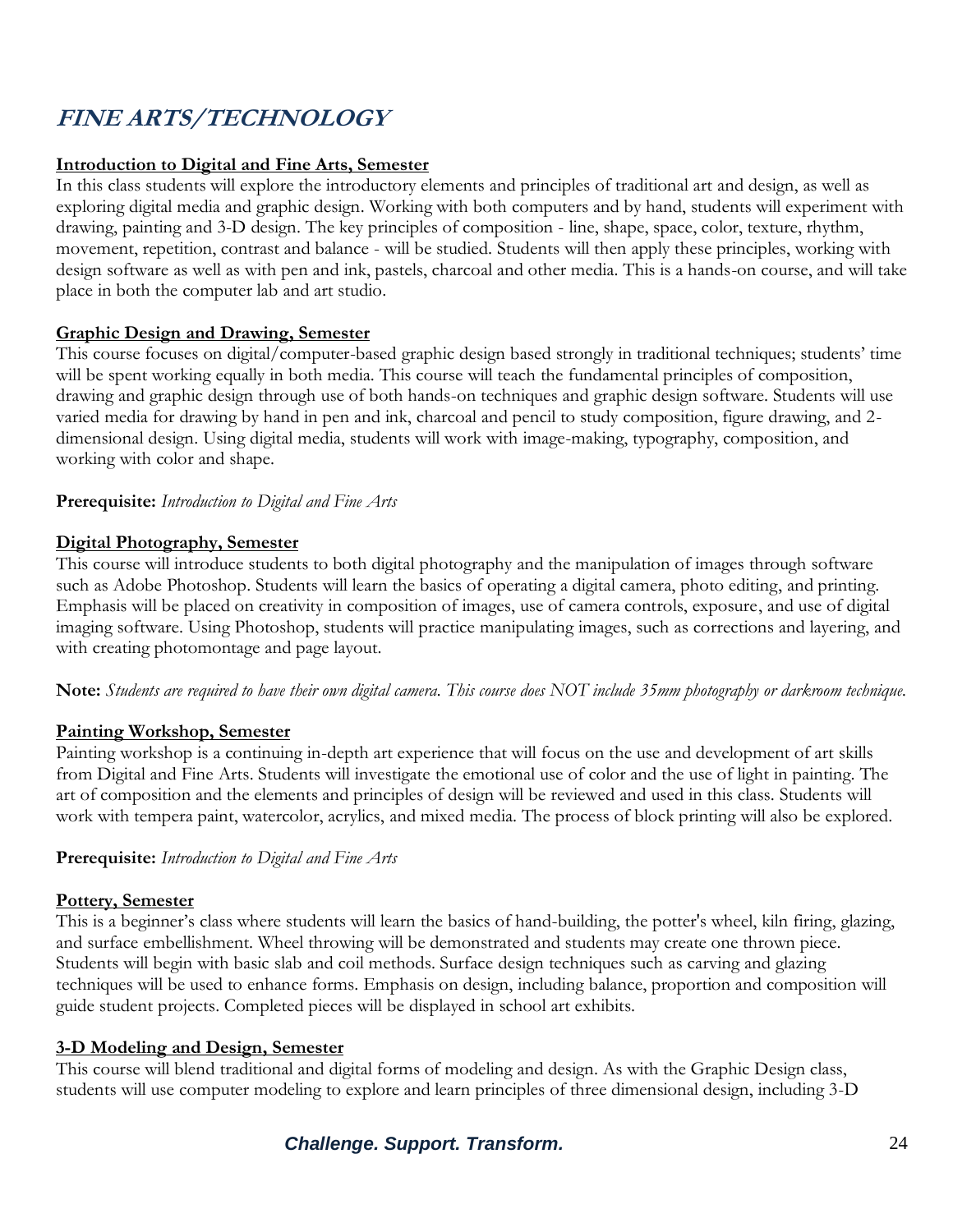printing of projects modeled on computer. However, students will also work in studio to learn hand-building using traditional methods such as pinch, slab, and coil techniques, and additive and subtractive processes using wood, clay, wire, Crea-stone™ and foil. Attention will be given to the aesthetic concepts of spatial proportion (scale, angle, and position), silhouette, negative space, rhythm, balance, light/shadow, and texture.

#### **Studio Art Honors, Full year**

This full year class is designed for juniors and seniors who are seriously interested in the practical experience of art. The quality and breadth of the work done during the course should reflect first-year college level standards. Therefore, only highly motivated students will be accepted into the program. Students will need to work outside the classroom as well as in, and beyond scheduled periods. Visits to museums and galleries will be used as extensions of school. Students are selected for Studio Art largely on the basis of teacher recommendation and portfolio review. Completion of the AP Studio Art Exam in May is optional. Students are responsible for portfolio costs which are approximately \$150.

**Prerequisite:** *Introduction to Digital and Fine Arts and at least one other art course, or submission and review of a polished portfolio demonstrating a high level of skill and knowledge of color theory, drawing theory, and advanced creative thought. Note: The portfolio option is open to rising seniors ONLY.*

#### **Introduction to Theater Arts, Semester**

This course offers hands-on experience in all aspects of theatrical production, including acting, directing, lighting, stagecraft, and design of sets and costumes. Much of the course is project based; several full length and short plays provide the context for design and scene work. Students work on production teams to design set, costume and publicity materials for a hypothetical production. Students also help to create the actual set pieces for the STA Drama production during that semester.

#### **Concert Band, Full Year**

This course involves daily rehearsals of a variety of musical selections. Required activities include school concerts, and occasional public events and festivals.

**Note:** *Students are required to provide their own instruments or to rent them.*

#### **Concert Choir, Semester**

The choir class rehearses daily and performs a wide variety of musical selections throughout each semester. Students become familiar with reading musical notation and rhythms. Required activities include school concerts, and occasional public events and festivals. *No previous music experience is required.*

#### **Music Exploration, Semester**

Students in this course have the opportunity to study and learn a variety of basic elements of music, such as rhythm and note-reading, while learning beginner vocal and percussion techniques. In a program of project-based learning students may look into a variety of musical styles and periods, learning how music through the centuries has relied on the basic elements of music for a foundation. This course is ideal for the student who wants to learn about music but does not have a background in music or play an instrument.

#### **Music Theory Honors, Semester**

This course is suggested for students planning to major or minor in music in college. Students will study the elements used in the construction of all types of music such as scales, chords, key signatures and intervals, as well as their functions and relationships in various settings. Students will use these skills for analysis of musical compositions, as